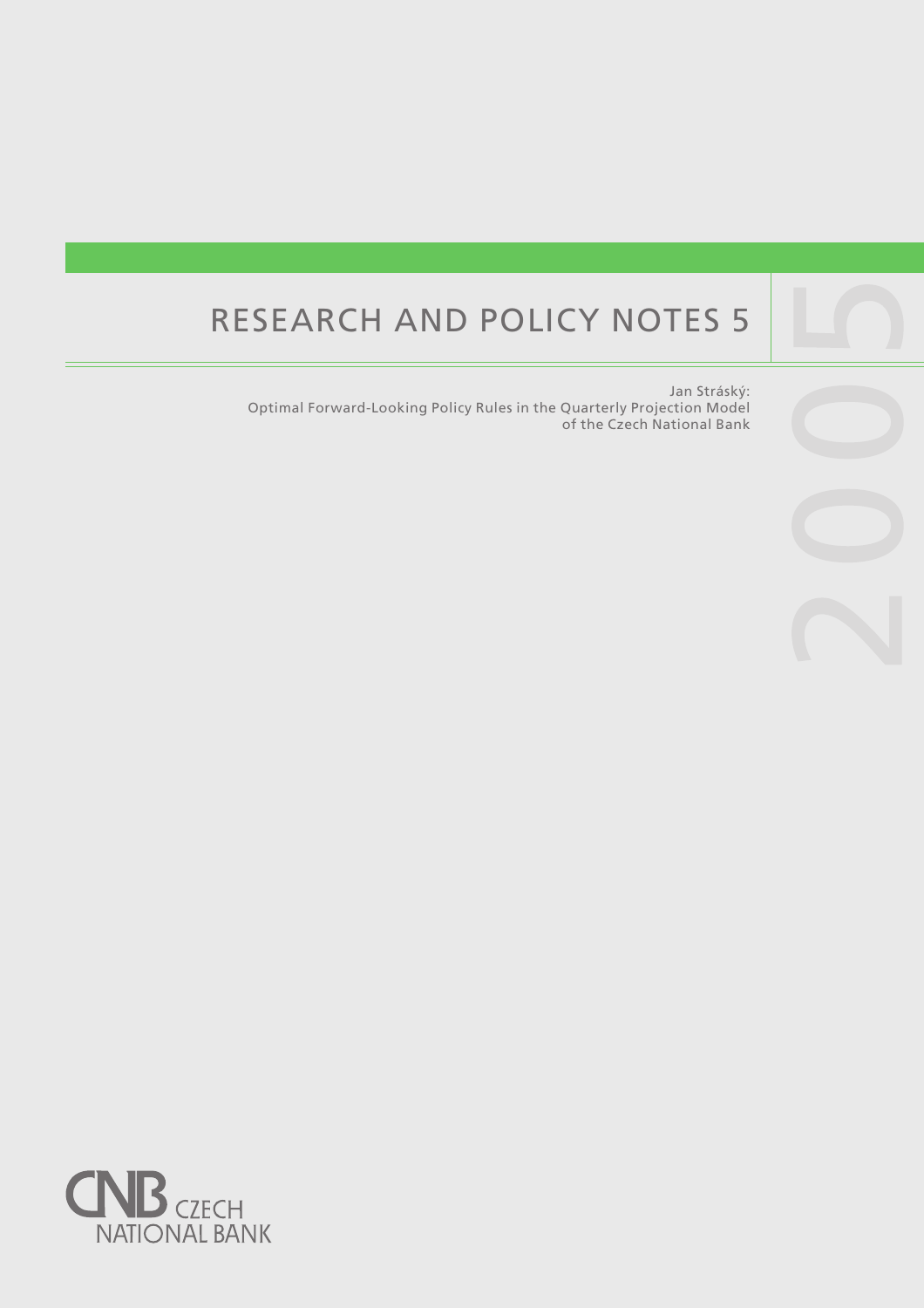# **RESEARCH AND POLICY NOTES**

# **Optimal Forward-Looking Policy Rules in the Quarterly Projection Model of the Czech National Bank**

Jan Stráský

5/2005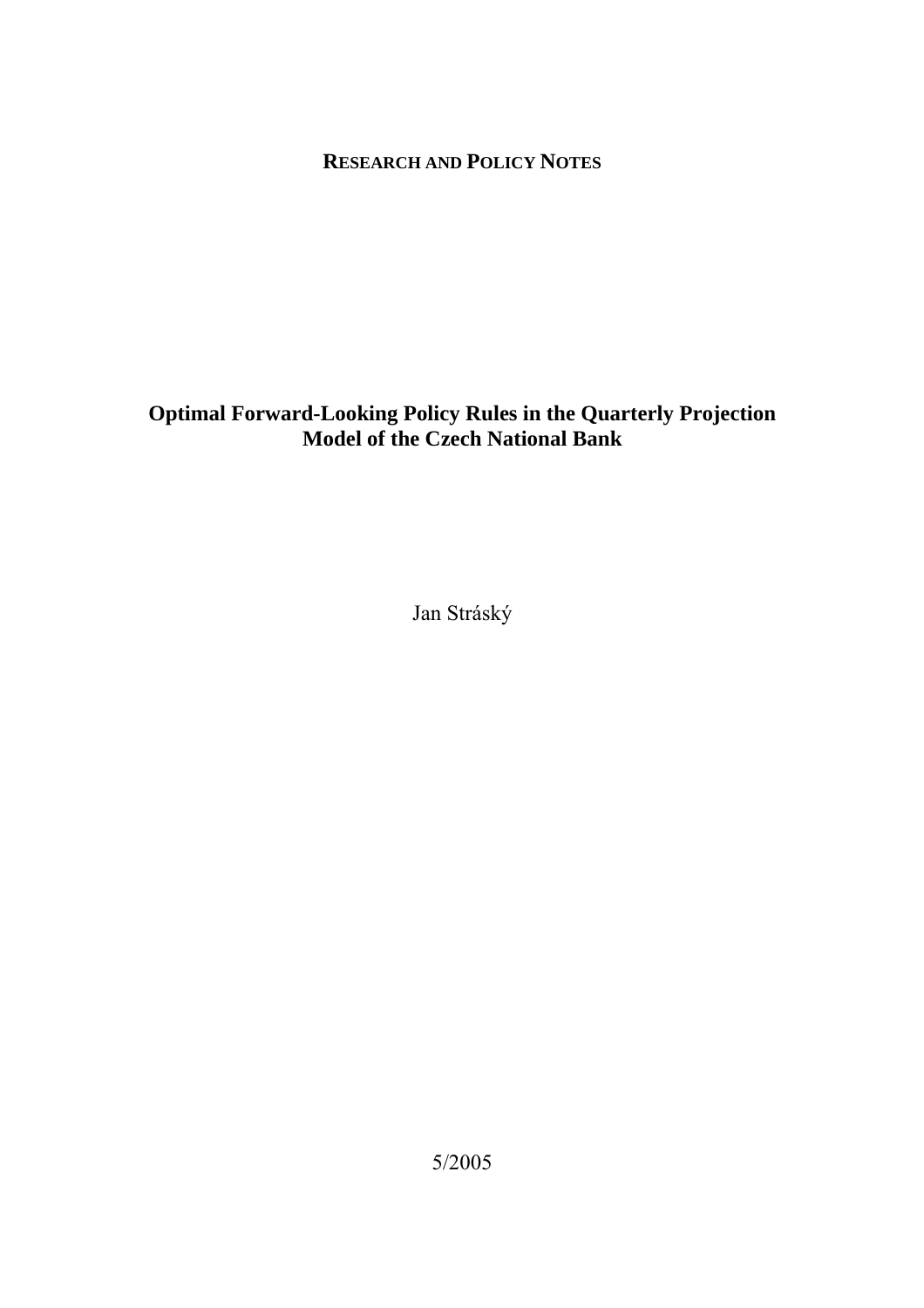## *CNB Research and Policy Notes*

The Research and Policy Notes of the Czech National Bank (CNB) are intended to disseminate the results of the CNB's research projects as well as the other research activities of both the staff of the CNB and collaborating outside contributors, including invited speakers. The Notes aim to present topics related to strategic issues or specific aspects of monetary policy and financial stability in a less technical manner than the CNB Working Paper Series. The Notes are refereed internationally. The referee process is managed by the CNB Research Department. The Notes are circulated to stimulate discussion. The views expressed are those of the authors and do not necessarily reflect the official views of the CNB.

Printed and distributed by the Czech National Bank. Available at http://www.cnb.cz.

Reviewed by: Jan Vlček (Czech National Bank)

 Julius Horváth (Central European University) Anton Nakov (Universitat Pompeu Fabra)

Project Coordinator: Juraj Antal

© Czech National Bank, December 2005 Jan Stráský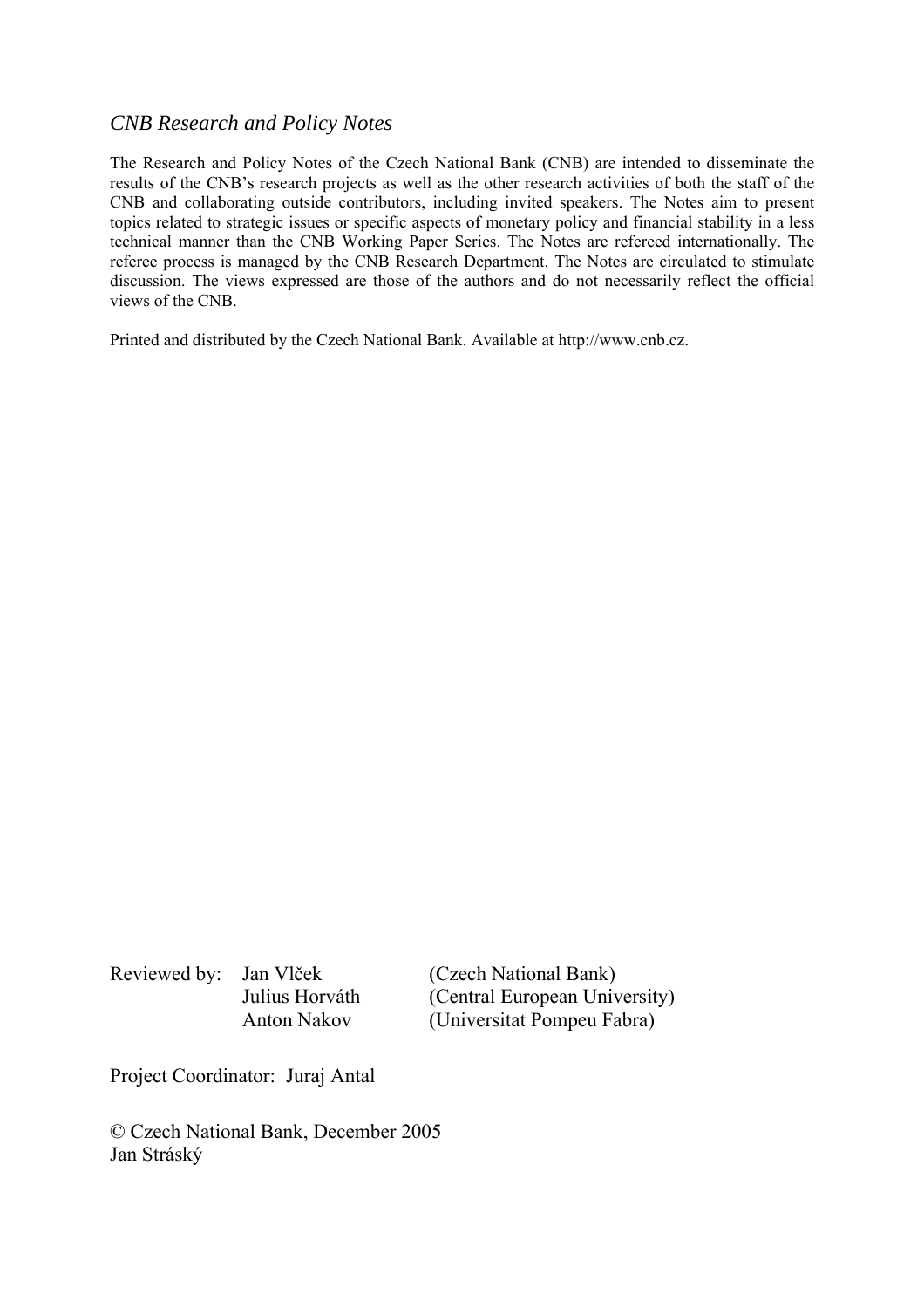# Optimal Forward-Looking Policy Rules in the Quarterly Projection Model of the Czech National Bank

Jan Stráský\*

#### **Abstract**

This paper analyses the performance of the inflation forecast-based (IFB) monetary policy rules in the quarterly projection model of the Czech National Bank. The paper begins by reviewing the model and its parametrization, including the variance-covariance matrix of disturbances employed in simulations. The main part of the paper presents the results of an extensive grid search over various targeting horizons and coefficient values for a simple IFB rule with optimized coefficients, and suggests three possibilities for improvement: a shorter targeting horizon, a higher relative weight placed on inflation gap stabilization, and a lower coefficient on partial interest rate adjustment. These results are supported by an analysis of the impact of individual shocks on the optimal coefficients of the IFB rule. The last section of the paper argues for inclusion of the real exchange rate stabilization objective in the policy maker's loss function and repeats the grid search for an optimal rule allowing for the real exchange rate feedback term. The previous results are not dramatically altered and we conclude that the stabilization properties of the extended rules are comparable with the those of the original optimized IFB rules.

**JEL Codes: E52, E58, F41.** Keywords: Exchange rates, inflation targeting, monetary policy rules, open economy.

<sup>∗</sup> Department of Economics, University of Oxford and Czech National Bank, (jan.strasky@economics.ox.ac.uk). This work was supported by the Czech National Bank Research Project No. C1/2002.

I would like to thank, without implicating, Tibor Hlédik, Tomáš Holub and Terry O'Shaughnessy for helpful comments on earlier drafts, and Jan Vlček for providing some of the MATLAB codes.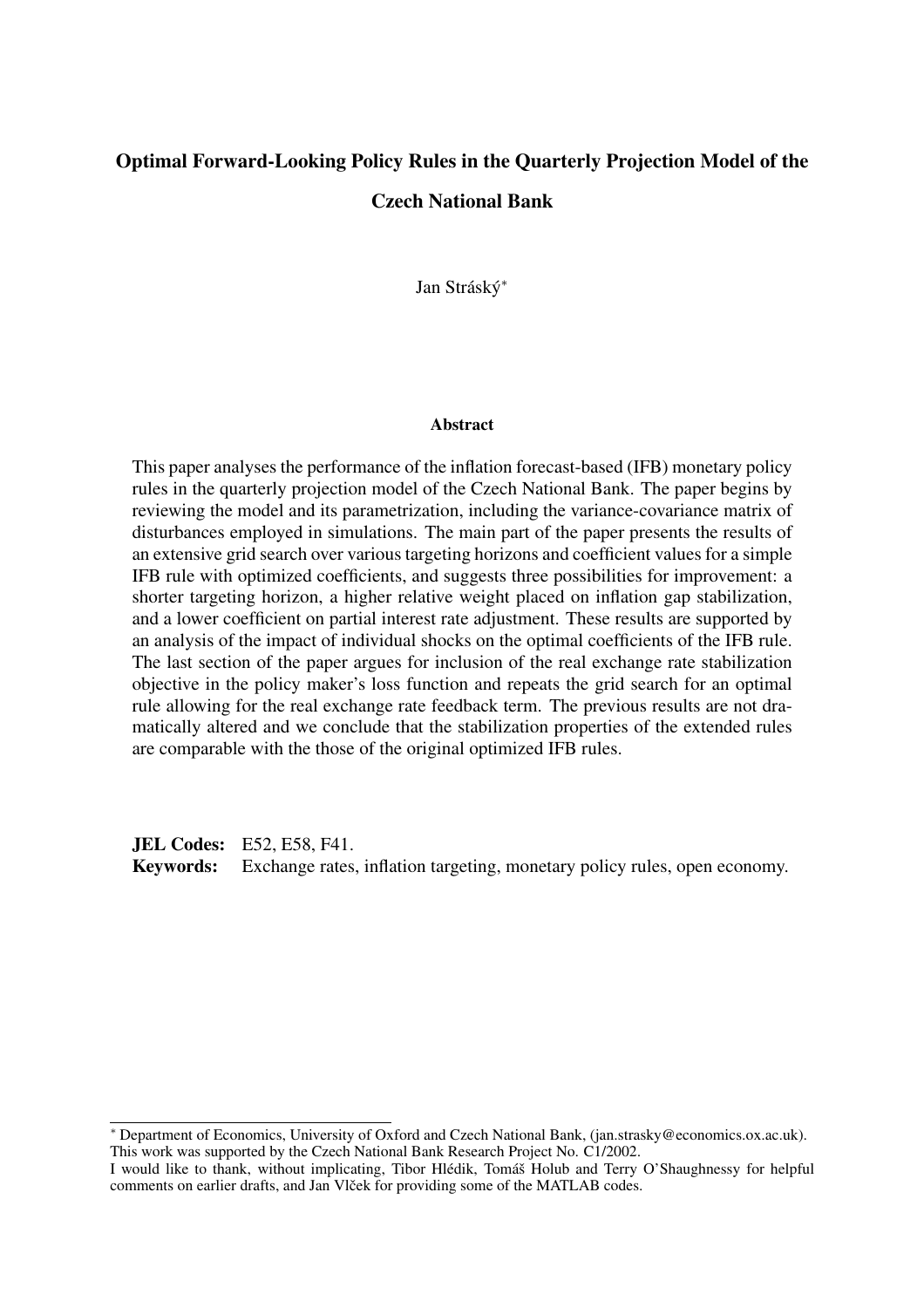# 1. Introduction

This paper analyzes results from simulations of the quarterly projection model of the Czech National Bank. Its aim is to determine the optimal forecast horizon for the class of inflation forecast-based (IFB) policy rules that are currently employed by the bank. The contribution of the paper is a grid search over a wide range of parameter values, which produces a simple optimal rule often discussed in the literature; see Söderlind (1999) and Dennis (2004). The robustness of our findings is then checked by the analysis of how the results based upon the historical variance-covariance matrix of model shocks change when we consider individual shocks separately. Finally, we consider the possibility of extending the policy rule for a feedback term in the real exchange rate. The search for the optimal inflation forecast-based rule is repeated with the new objective and the results compared with our previous findings.

The paper assesses the ways in which the baseline policy rule currently used by the Bank differs from the optimal simple rule and presents calculations of loss functions for optimal simple rules at various targeting horizons. We argue that there is room for improvement in the baseline policy rule and discuss some reasons why these improvements may be difficult to implement.

The paper is organized as follows. The next section presents an overview of the quarterly projection model and its parametrization, including the shock structure. Section three discusses the specification of the loss function and the technique employed in the calculation of unconditional variances. The next three sections provide the main results of the paper. Section four reports the results from a grid search based on the historical shock structure. Section five analyses the impact of individual shocks on the optimal inflation forecast-based rule coefficients. The next section discusses the role of real exchange rate stabilization and reports the results of calculations based on the extended version of the loss function. Section seven discusses the main findings and concludes.

# 2. The Quarterly Projection Model

The Czech National Bank's quarterly projection model is similar to the small open economy models of Svensson (1998), Batini and Haldane (1999), and Rudebusch and Svensson (1999). The model is formulated in "gap" form with the model variables entering as deviations from their long-run trends. The evolution of the gaps is motivated by standard macroeconomic theory and reflects all the transmission channels usually present in small open-economy models. In addition to the "gap" dynamics, the past trends for output, the real exchange rate and the interest rate are estimated simultaneously using a multivariate Kalman filter; see Beneš and N'Diaye (2003). This technique considerably improves the results obtained from a simple Hodrick-Prescott filter, especially the real-time updating properties of the filter. The basic inputs to the calculation are, however, made on the basis of past developments and current trends. The trend real appreciation is set to 1.26% p.a., which is the average value in the 1994 to 2004 sample, and the growth rate of potential output is assumed to be  $3.5\%$  p.a. These two values determine the results of the filtering exercise, although some provisions are made for co-movement and compatibility of the detrended variables. As far as model projections are concerned, the data are extrapolated to the future using expert judgement.<sup>1</sup>

<sup>&</sup>lt;sup>1</sup> Since the projections will inevitably include some judgement about future developments, this is not a problem as such. It is the issue of the steady state equilibrium and the consistency of the long-run trend values that is of some concern here.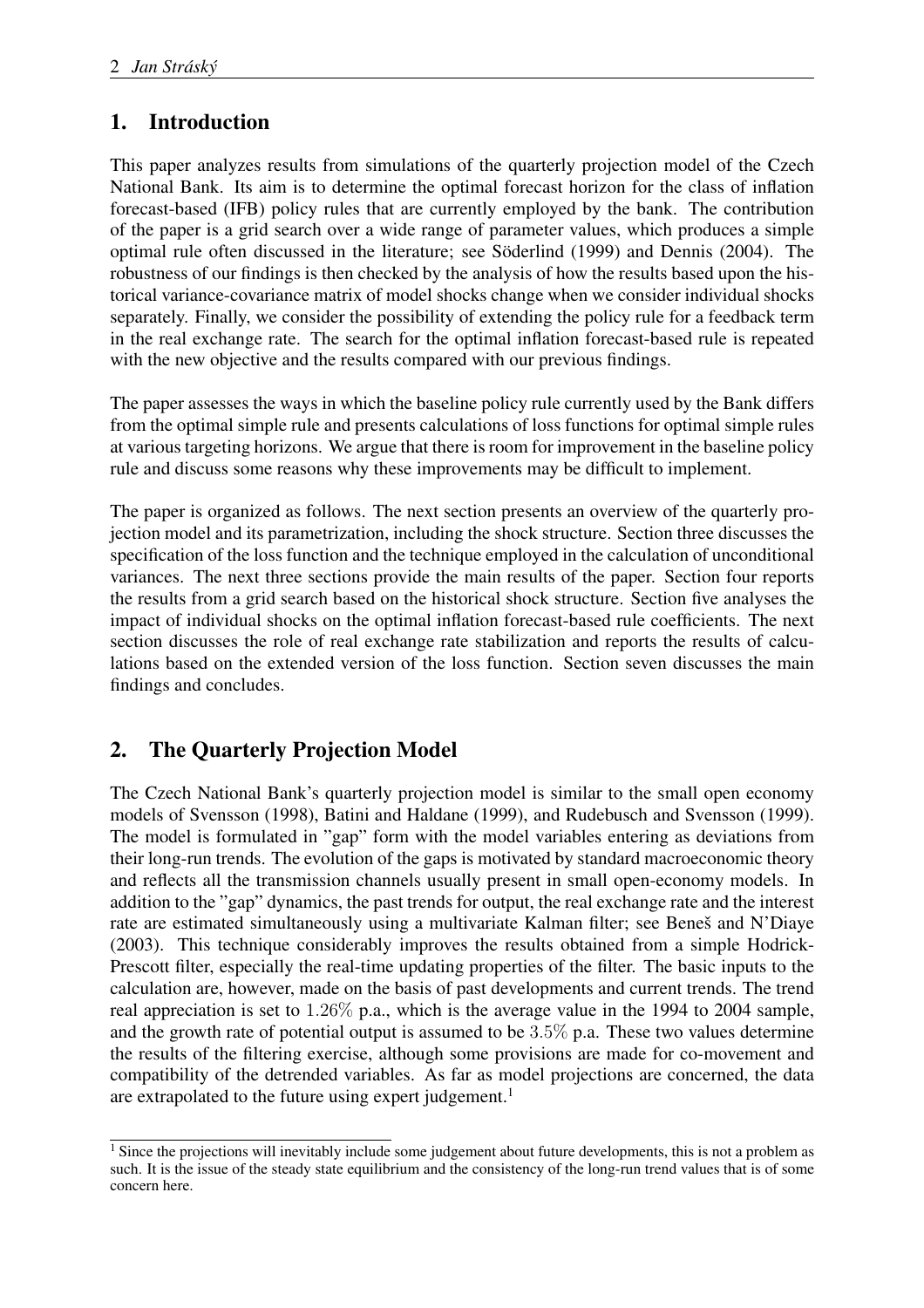The model has been described in the literature before, see Beneš et al. (2002) and Coats et al. (2003) for a detailed exposition. The presentation here is very concise and aims at presenting the model and its basic mechanics to an unfamiliar reader. The core equations of the model can be written as

$$
z_t = s_t + p_t - p_t^* \tag{2.1}
$$

$$
\pi core_t = a_0(\pi 4_t^{MexE} + \Delta^4 z \cdot eq_t) + a_1 E_t^P \pi 4_{t+1} + (1 - a_0 - a_1) \pi core_{t-1} + a_2 ygap_{t-1} + \epsilon_t^{\pi}
$$
\n(2.2)

$$
ygap_t = d_0 y gap_{t-1} - d_1 rc\_gap_{t-1} - d_2 r4\_gap_{t-1} - d_3 r4\_gap_{t-1}^* +
$$
  
- 
$$
d_4 z\_gap_t + d_5 y gap_t^* + \epsilon_t^{ygap}
$$
 (2.3)

$$
s_t = g_0 E_t s_{t+1} + (1 - g_0)[s_{t-1} - 2(E_t^P \pi_{t+1} - E_t^P \pi_{t+1}^*)/4 + 2\Delta z \cdot eq_t] +
$$
  
+ 
$$
(i4_t - i4_t^*)/4 + \epsilon_t^s
$$
 (2.4)

$$
i_{-}eq_{t} = r_{-}eq_{t} + E_{t}\pi 4_{t+4}
$$
\n(2.5)

$$
r4_{\rm -}eq_t = r4_{\rm -}eq_t^* - \Delta^4 z_{\rm -}eq_t \tag{2.6}
$$

$$
i4_t = m_0 + m_1 \left(\sum_{j=0}^3 E_t i_{t+j}\right) + (1 - m_1)i_t + \epsilon_t^i
$$
\n(2.7)

$$
rc_t = i4_t + p_1 E_t y gap_{t+4} + \epsilon_t^{ic}
$$
\n
$$
(2.8)
$$

$$
\pi_t^{MexE} = k_1(\pi_t^* - \Delta s_t) + (1 - k_1)\pi_{t-1}^{MexE} - k_2(p_{t-1}^{MexE} - p_{t-1}^* + s_{t-1} + k_0) + \epsilon_t^{MexE}
$$
(2.9)

$$
\pi_t^{ME} = h_1(\pi_t^{oil} - 4\Delta s_t) + (1 - h_1)\pi_{t-1}^{ME} - h_2(p_{t-1}^{ME} - p_{t-1}^{oil} + s_{t-1} + h_0) + \epsilon_t^{ME} \tag{2.10}
$$

$$
\pi_t^{EN} = n_0 \pi 4_t^{ME} + n_1 E_t^P \pi 4_t + (1 - n_0 - n_1) \pi_{t-1}^{EN} - n_2 y g a p_{t-1} + \epsilon_t^{ME}
$$
\n(2.11)

Equation (2.2) is the model's reduced-form equation for the dynamics of inflation. Equation (2.3) describes the dynamics of the output gap. Equation (2.4) is the model version of the uncovered interest rate parity condition, and equation  $(2.7)$  is the term-structure relationship linking the short-term and long-term interest rates. Equations (2.9) to (2.11) define components of inflation in the price of imported goods, while the rest of listed equations contain definitions of important model variables.

The variables describing the long-run trend position of the economy have the suffix "  $eq$ ". All other variables are in deviations from their long-run trends (the "gap" form). Apart from interest rates they are all in logarithms; inflation rates are defined as logarithmic differences. The variables z and s denote the real and nominal exchange rates respectively;  $p$  is the CPI price level,  $ygap$  is the output gap; i and i4 are the short-term (3-months) and long-term (1-year) nominal interest rates respectively, and r4 and rc are their respective real counterparts;  $\pi_t^{ME}$ is imported energy inflation and  $\pi_t^{oil}$  is (exogenous) oil price inflation, while  $p_{t-1}^{ME}$  and  $p_{t-1}^{oil}$  are the imported energy prices and oil prices respectively;  $\pi_t^{MexE}$  is imported inflation excluding energy inflation,  $\pi core_t$  is core inflation (defined as a change in CPI adjusted for changes in energy and administered prices); and  $\pi_t$  is CPI inflation.

For all measures of inflation,  $\pi$ 4 denotes the annualized change (fourth difference), while  $\pi$  is the change between quarters (first difference). The expectations of the private sector at time  $t$ of variable  $X$  are modelled as a weighted average of forward-looking model consistent expectations and backward-looking adaptive expectations

$$
E_t^P X_{t+1} = b_0 E_t X_{t+1} + (1 - b_0) X_{t-1}.
$$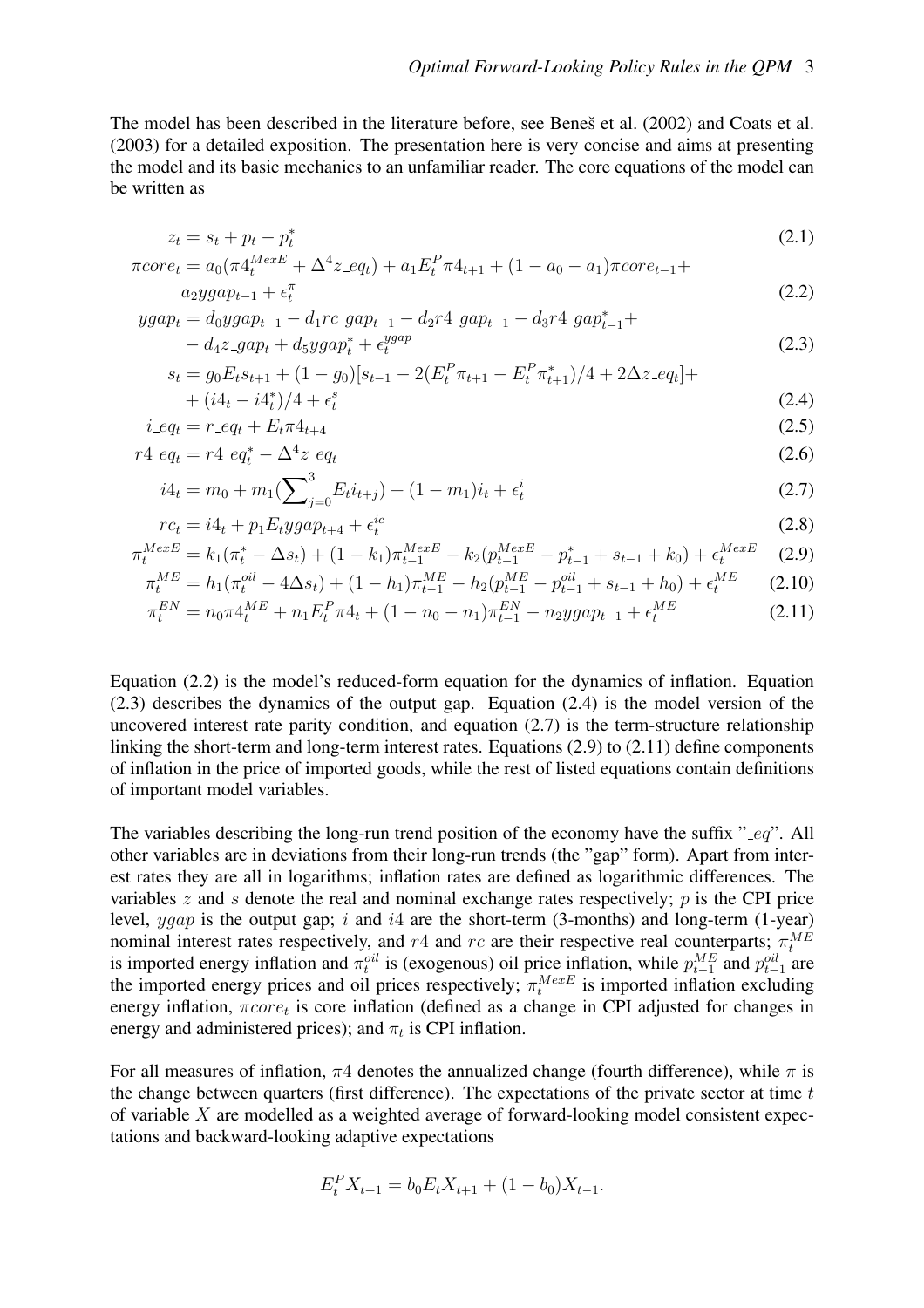| Parameter      | Value   | Parameter      | Value |
|----------------|---------|----------------|-------|
| a <sub>0</sub> | 0.248   | m <sub>0</sub> | 0.25  |
| a <sub>1</sub> | 0.33    | m <sub>1</sub> | 0.5   |
| a <sub>2</sub> | $0.5\,$ | $p_1$          | 0.3   |
| $d_0$          | 0.9     | $\rm{k_0}$     | 0.1   |
| $d_1$          | 0.062   | $k_1$          | 0.58  |
| $\mathrm{d}_2$ | 0.125   | k <sub>2</sub> | 0.52  |
| $\mathrm{d}_3$ | 0.062   | $h_1$          | 0.9   |
| $\mathrm{d}_4$ | 0.15    | $\rm h_2$      | 0.67  |
| $d_5$          | 0.4     | $n_0$          | 0.28  |
| $b_0$          | 0.1     | n <sub>1</sub> | 0.5   |
| $\mathbf{g}_0$ | $0.5\,$ | n <sub>2</sub> | 0.25  |

*Table 2.1: Parametrization of the quarterly prediction model*

where  $b_0 = 0.1$ . Asterisked variables denote foreign counterparts and are proxied by German aggregates. The model is parametrized using econometric estimates from single-equation estimation on the Czech data.<sup>2</sup> The parameters of the model and their values are reported in Table 2.1.

The model is closed by an inflation forecast-based rule similar to those used in Clarida et al. (1997) and Woodford (2000)

$$
i_t = \rho i_{t-1} + (1 - \rho) \{ i \_{eq} + 1.6 \left[ b \left( E_t \pi 4_{t+j} - \pi^{tar} \right) + (1 - b) y g a p_t \right] \} \tag{2.12}
$$

where  $\rho$  is the interest rate smoothing parameter, *i* eq<sub>t</sub> is the equilibrium short-term nominal interest rate defined above,  $E_t \pi 4_{t+4} - \pi^{tar}$  is the inflation gap, and b is the coefficient of the relative weight on inflation stabilization. The baseline policy rule currently used by the Czech National Bank sets the policy horizon  $j = 4$ ,  $\rho = 0.75$ , and  $b = 0.75$ . The rule includes a relatively high degree of interest rate smoothing, and, since the policy rate reacts to both the inflation and output gaps, it is an example of a flexible inflation targeting rule; see Svensson (1997) and Svensson (1999).

The term  $(1-b)ygap_t$  in the rule (2.12) is strictly speaking redundant, even if we assume that the policy maker does care about the level of output. It can be shown that an inflation forecast-based rule of the type

$$
i_t = \rho i_{t-1} + (1 - \rho) \{ i \_{eq} + \tilde{b} (E_t \pi 4_{t+j} - \pi^{tar}) \}
$$
\n(2.13)

reacts due to its forecast form to all the state-space variables of the model including the output gap. It does so to the extent that the output gap and other model variables are important for stabilizing inflation at the given targeting horizon  $t + j$ . The inclusion of the output gap stabilization objective into the policy maker's objective function can be simply accommodated by making appropriate changes in the values of  $\rho$ ,  $\tilde{b}$  and j, although it is often written in a form such as (2.12) that introduces a separate output gap term; see Batini and Haldane (1999) for an early exposition of this point.

<sup>&</sup>lt;sup>2</sup> The estimated values are in some cases slightly corrected by expert judgement. Details of the model parametrization can be found in Coats et al. (2003).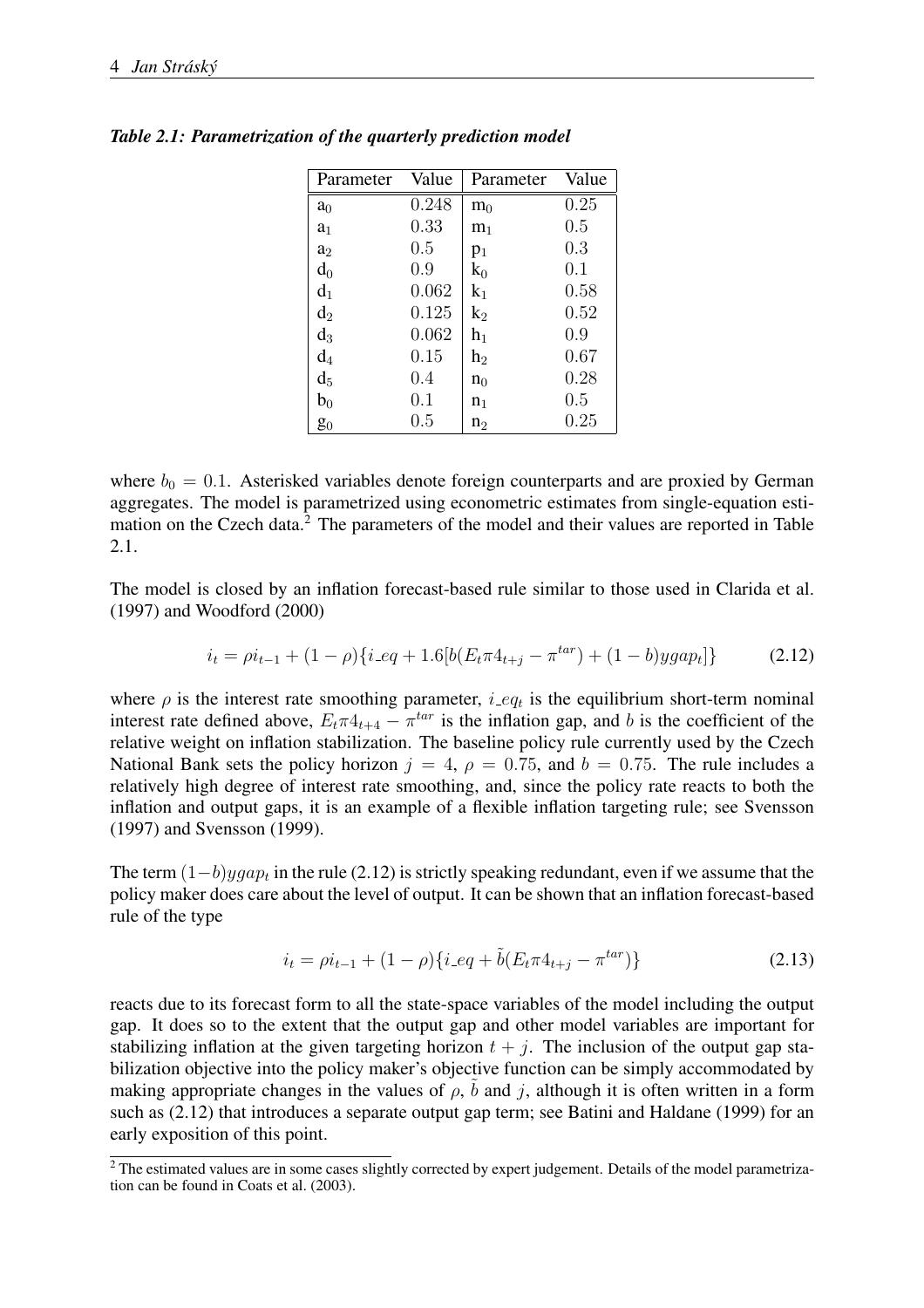| Variable                        | Variance |
|---------------------------------|----------|
| Imported energy price inflation | 620.01   |
| Imported food price inflation   | 53.29    |
| Rest of import price inflation  | 17.64    |
| Total energy price inflation    | 453.69   |
| Total food price inflation      | 14.44    |
| Core inflation excluding food   | 3.24     |
| Output gap                      | 0.49     |
| Nominal exchange rate           | 2.25     |

*Table 2.2: Variance of model shocks: per cent*

*Table 2.3: Inflation, output and interest rate variability under the baseline policy rule: per cent*

|         | Baseline rule |                |          |
|---------|---------------|----------------|----------|
| Horizon | stdev(i)      | stdev( $\pi$ ) | stdev(y) |
| $CPI+1$ | 3.3473        | 2.3671         | 3.5118   |
| $CPI+2$ | 2.9322        | 2.2329         | 2.9711   |
| $CPI+3$ | 2.9053        | 2.3761         | 2.721    |
| $CPI+4$ | 3.0588        | 2.6703         | 2.5798   |
| $CPI+5$ | 3.2458        | 2.9386         | 2.4935   |
| $CPI+6$ | 3.4576        | 3.2090         | 2.4341   |
| $CPI+7$ | 3.6852        | 3.48           | 2.3894   |
| $CPI+8$ | 3.9061        | 3.7318         | 2.3515   |
| $CPI+9$ | 4.1161        | 3.9643         | 2.3201   |

This point illustrates the relative importance and precedence of the loss function in the determination of policy. In the class of inflation forecast-based rules, there seems to be no use in including a variable in the policy rule unless there is a reason to include it also in the policy maker's objective function. Even if the latter is true and an economic variable figures in the policy maker's loss function, it is not necessary for it to appear in the policy rule. The rule (2.13) under a loss function penalizing output gap would stabilize the economy just as well as the rule (2.12). We will return to these considerations in the last section where we make a case for a possible extending of the policy rule.

In the simulations reported below the model is perturbed using a variance-covariance matrix of historical shocks. The disturbances are independent normally distributed random variables with zero mean and variance  $E[\nu\nu'] = \Omega$  summarized in Table 2.2. The shocks are assumed to be uncorrelated,  $E[\nu_i \nu'_j] = \mathbf{0}$  for  $i \neq j$ , although this assumption is relaxed later.

A preliminary insight into the issue of the optimal horizon for inflation targeting can be derived from a simple monetary policy frontier that captures inflation and output variance under the various inflation-targeting horizons. Figure 2.1 shows the outcomes of CPI inflation targeting for the forecast horizons from 1 to 9 quarters under the baseline policy rule (2.12). The unconditional standard deviations of inflation, the output gap and the short-term interest rate under various horizons are summarized in Table 2.3.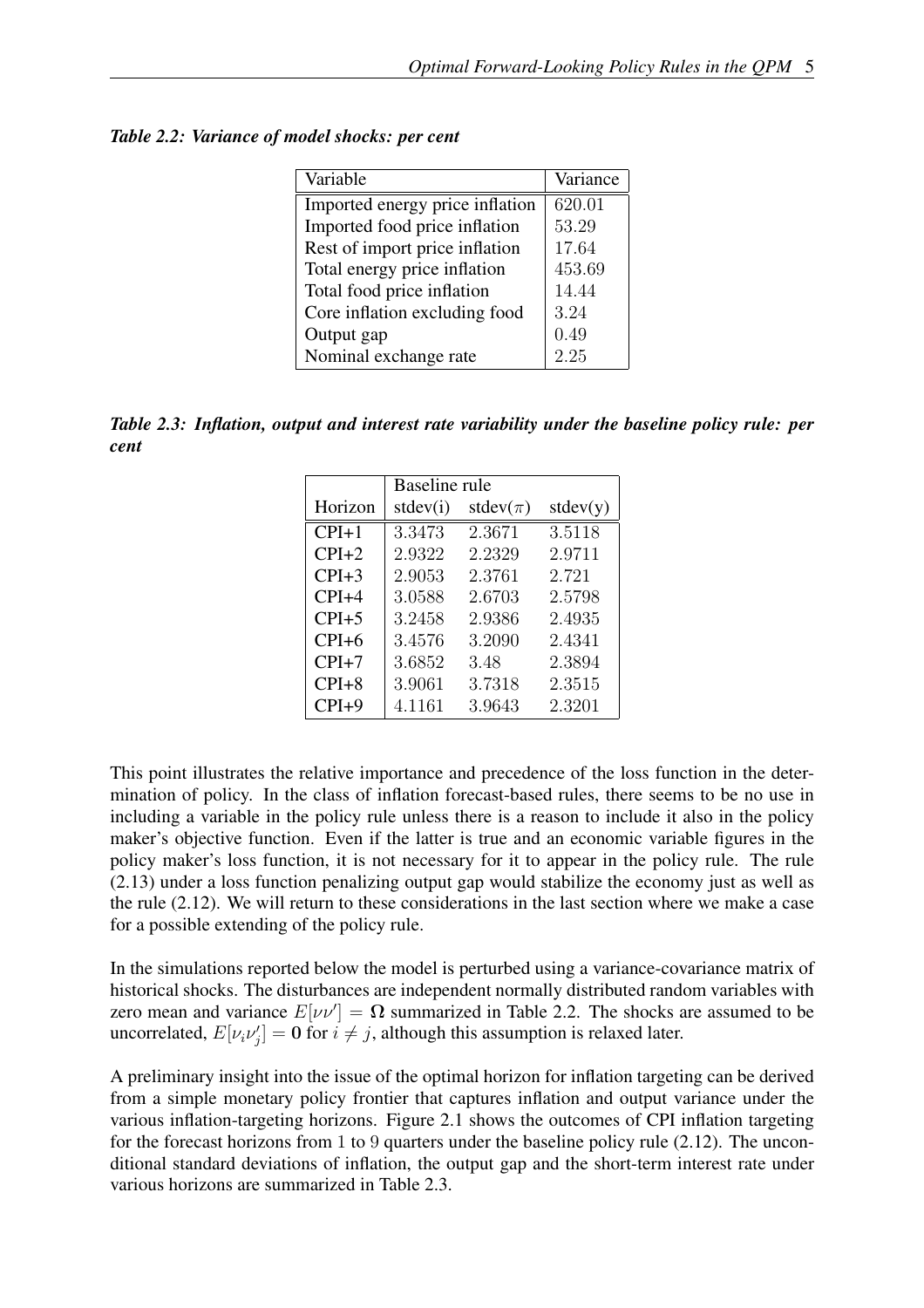



As the policy horizon increases, we observe a similar trade-off between the inflation and output variability, which is documented for Taylor rules under changing relative weight on inflation in the rule; see Ball (1999) and Taylor (1993). At longer horizons the inflation variability increases, while the output gap variability is gradually reduced. Targeting an inflation forecast further in the future allows the policy maker to become more accommodative in stabilizing the output gap today, even without substantially increasing the variability of the instrument. Due to this trade-off, consistent evaluation of policy choices requires the introduction of a loss function, to which task we now turn.

# 3. The Loss Function

The variability of the model variables that enter the policy maker's loss function is measured by unconditional variances. Since we do not explicitly solve for the optimal policy rule under either commitment or discretion and can easily invert the model into the "companion" form, unconditional variance is an obvious candidate often adopted in similar models.<sup>3</sup> The unconditional variances of the model variables depend on three factors: (i) the intertemporal dynamics defined by the structural parameters of the model, (ii) the monetary policy rule coefficients, and (iii) the variance of the economic shocks. In our search for the optimal targeting horizon and the "optimal" policy rule coefficients, we first consider the historical variance of the shocks reported in Table 2.2. In order to analyse the effects of the shock structure on the optimal rule,

 $3$  For example Soto (2003) and Parrado (2004). On the other hand, models that aim at deriving the optimal policy rule by explicitly minimizing a loss function with respect to the structural equations of the model, often discount future expected variability and optimize an intertemporal loss function; see Svensson (1998) and Hlédik (2002).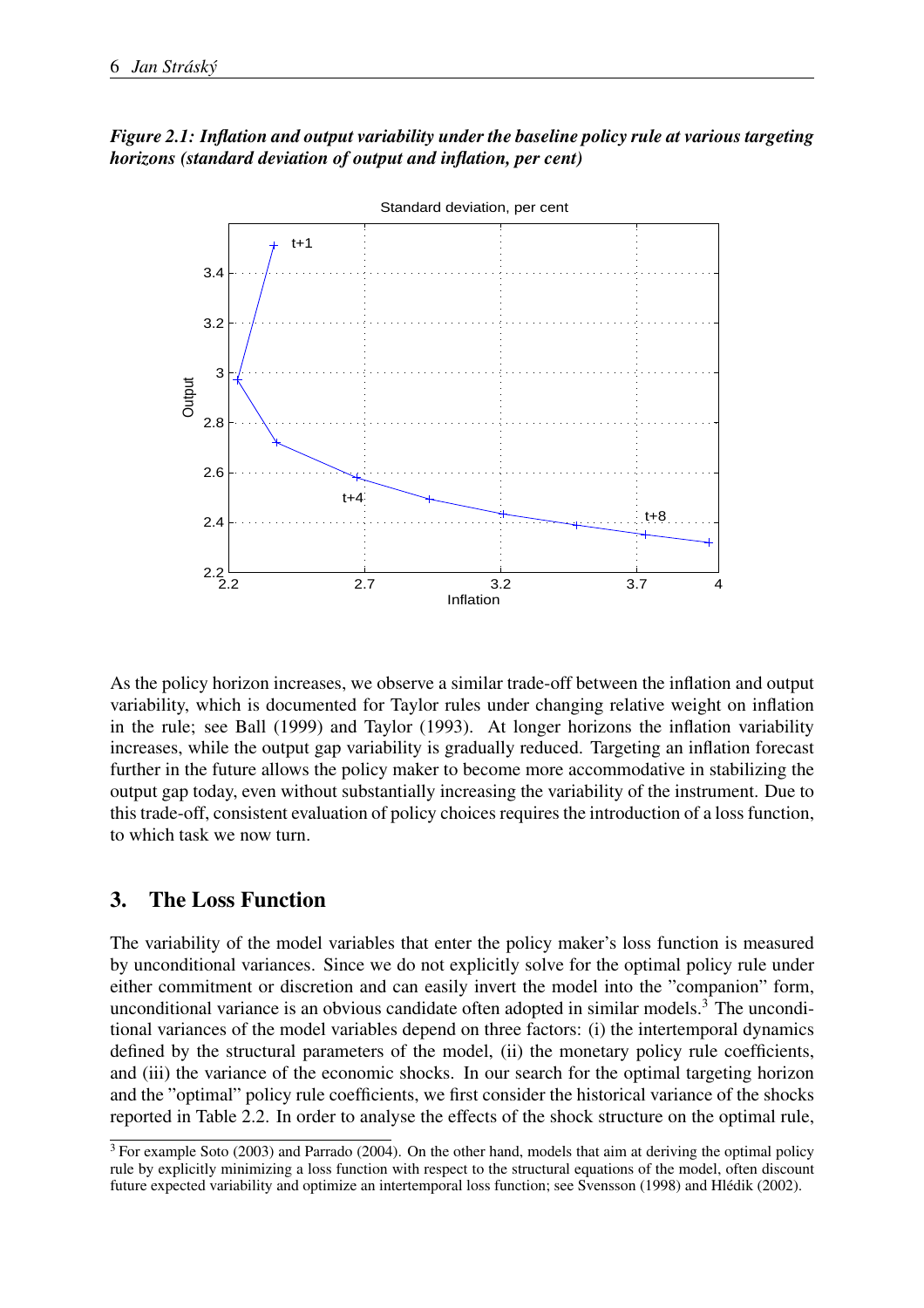we also present separate calculations of unconditional variances under (i) a "cost-push" shock (a shock to inflation), (ii) a "demand" shock (a shock to the output gap) and (iii) an exchange rate shock. With the exception of the output gap shock, the shocks have no persistence (i.e. they are serially uncorrelated).

Unconditional variance provides a useful measure of the costs of macroeconomic stabilization in the quarterly projection model, even though it does not give a clear picture of the transitional dynamics. It tells us the average variance of a variable in the model which is constantly perturbed by stochastic shocks drawn from a given variance-covariance matrix  $\Omega$ .<sup>4</sup> The calculation is conducted in two steps. First, the structural model in  $n$  variables with  $p$  lags is transformed into the "companion" form, in which all endogenous variables (including shocks) are expressed as a vector AR(1) process, i.e. in terms of other once-lagged endogenous variables. This step also includes solutions for the expectational variables, and the outcome can be written as (Hamilton, 1994, p.259)

$$
\xi_t = \mathbf{F}\xi_{t-1} + \nu_t
$$

where  $\xi_t$  is the vector of stacked endogenous variables and their lags in deviations from the mean  $[y_t - \mu, y_{t-1} - \mu, ..., y_{t-p} - \mu]'$  and F and  $\nu$  are the appropriately constructed stacked matrices of the structural parameters and residuals.

In the second step, the unconditional variance of the variables of interest is calculated using the recursive formula

$$
\Sigma \equiv E(\xi_t \xi_t') = \mathbf{F}E(\xi_{t-1}\xi_{t-1}')\mathbf{F}' + E(\nu_t \nu_t')
$$

where  $\Sigma$  is the unconditional variance, F is the "companion matrix" of the model, and  $E(\nu_t \nu_t') \equiv \mathbf{Q}$  for  $t = \tau$  and 0 otherwise. The matrix  $\mathbf{Q}$  is the stacked variance-covariance matrix of stochastic shocks.<sup>5</sup> In this paper, we calculate the unconditional variance recursively, summing up increments of variance over 100 quarters, which is enough for all values to converge.<sup>6</sup>

Since the quarterly projection model has no microfoundations and the decision rules of agents are not based on optimization, the model lacks a well-defined welfare measure.<sup>7</sup> The loss function is set by the policy maker in a way which is assumed to be consistent with the preferences of other agents. We follow the usual assumption that the central bank has both price stability and economic activity objectives. The former takes the form of an inflation target, while the

$$
vec(\Sigma) = [I_{r^2} - F \otimes F]^{-1} vec(Q),
$$

<sup>&</sup>lt;sup>4</sup> Intuitively, unconditional variance can also be viewed as the variance from the time when the model is perturbed by shocks to the time when it returns to its equilibrium.

 $5$  The unconditional variances of all the endogenous variables can be calculated, given  $Q$  and a set of policy rule parameters, from the standard formula (Hamilton, 1994, p. 264-266):

where  $vec()$  denotes matrix vectorization,  $I_{r^2}$  is an identity matrix with  $r^2$  rows  $(r = np; n$  is the number of variables and p is the number of lags in the structural form of the model), and  $\otimes$  denotes the Kronecker product. <sup>6</sup> The computations were conducted in IRIS, a suite of MATLAB codes developed at the Czech National Bank; see Benes (2004). A useful MATLAB code for the calculation of unconditional variabilities under different targeting horizons has been provided by the authors of Hurník and Vlček (2004).

 $^7$  This is a drawback which recent contributions to the literature particularly strive to improve upon. Models with an explicit welfare measure derived from agents' preferences include those in Woodford (2003), Onatski and Williams (2004) and many more.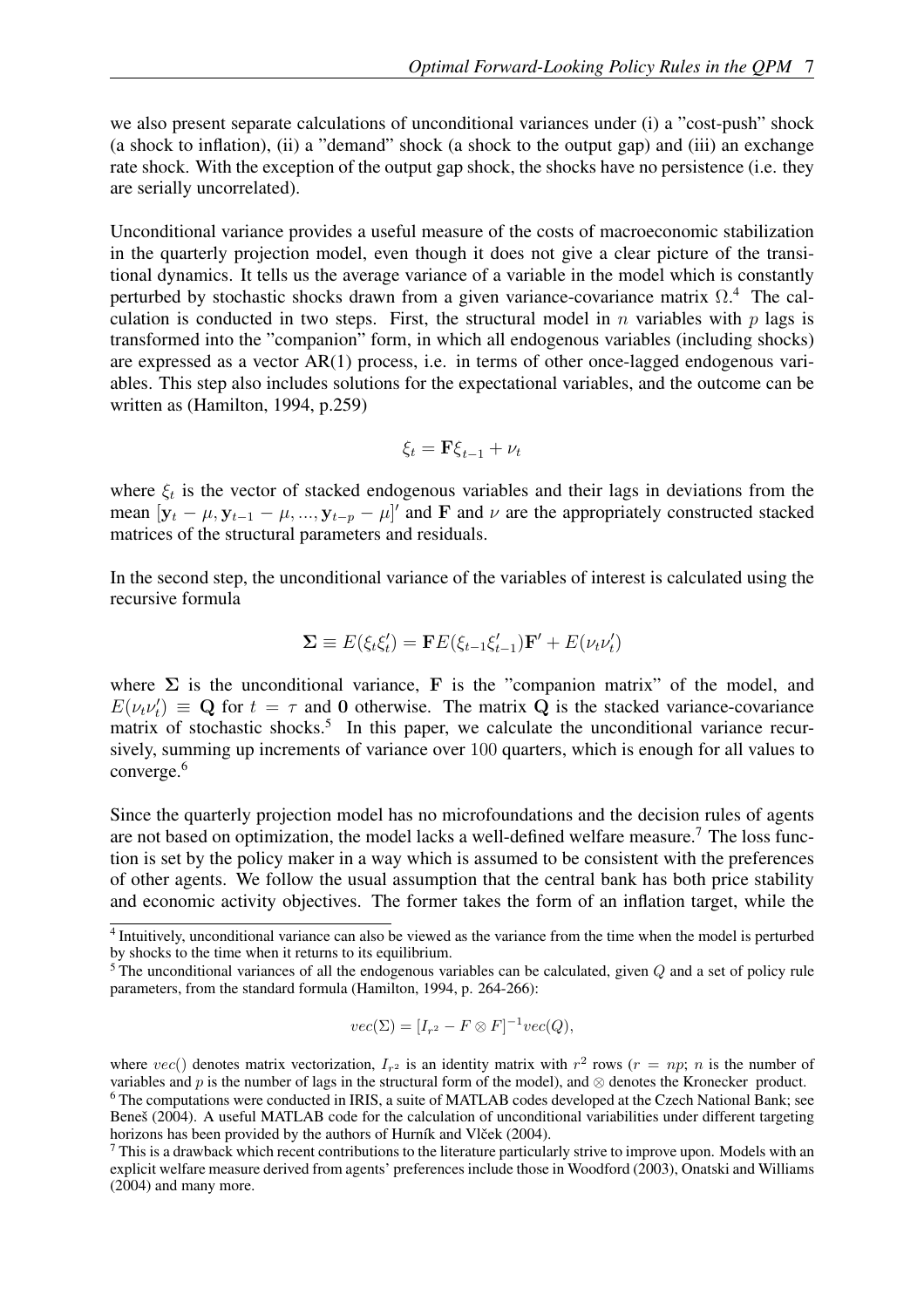latter is implemented through a non-zero weight placed on stabilization of the output gap. The fact that the two terms explicitly enter the loss function reflects the inherent trade-off between the two when the central bank stabilizes the "cost-push" (inflationary) shock. Because reducing the variance of inflation requires setting the interest rate in the direction that increases the variance of output, a preference for lower inflation variance will always imply higher variance of the output gap. In our search for the optimal rule we thus consider the following version of the policy maker's loss function

$$
L_t = w_i i_t^2 + (1 - w_i) [w_\pi (\pi_t - \pi^*)^2 + w_y (y_t - y^*)^2]
$$
\n(3.14)

where  $w_i$  are the respective weights placed at various policy objectives in the assumed loss function, and the quadratic terms measure the variation in the variables of interest. In what follows we use the term "optimal rule" to refer to the inflation forecast-based rule which results in the lowest weighted sum of the unconditional variances of the variables of interest.

Taking unconditional expectations, the loss function (3.14) becomes

$$
E[L_t] = w_i var(i_t) + (1 - w_i)[w_{\pi} var(\pi_t) + w_y var(y_t^{gap})]
$$
\n(3.15)

where  $var(.)$  are the unconditional variances of the variables of interest. Strictly speaking, the loss function penalizes variation in the level of the instrument, and does not assume an interest rate smoothing objective. Since the coefficient on the lagged short-term interest rate in the current policy rule is rather high, we assume that the policy maker wants to limit interest rate variability and set  $w_i = 0.2$ . This parametrization we retain in all the simulations reported below.

The values of the remaining parameters,  $w_{\pi}$ ,  $w_{\eta}$  sum up to one. The weight on inflation variability is varied between  $w_{\pi} = w_y = 0.5$  and  $w_{\pi} = 0.9$ ,  $w_y = 0.1$  with an increment of 0.2. The former is a loss function that places the same relative weight on inflation and output gap variability ( $w_{\pi} = 0.5$ ), whereas the latter corresponds to almost strict inflation targeting ( $w_{\pi} = 0.9$ ). We assume that the policy maker is unlikely to penalize output gap variation more than inflation variation and that, on the other hand, the central bank is unlikely to be only concerned about minimizing inflation variability.

# 4. The Grid Search for the Optimal Simple Rule

So far we have restricted our analysis to a narrow class of monetary policy rules with a given degree of interest rate smoothing and fixed coefficients on the inflation and output gaps, and have only varied the inflation forecast horizon. However, finding a rule that is optimal also with respect to the degree of interest rate smoothing and the relative weight placed on the inflation and output gap would add substantially to our understanding. In this section of the paper we therefore focus on a simple grid search over some plausible coefficient values of the remaining monetary policy rule coefficients.

The analysis of policy rules in models with forward-looking variables has to take into account the issue of dynamic inconsistency. There are two ways of addressing this problem: (i) the assumption of precommitment, and (ii) explicit modelling of strategic interactions under discretion. The former approach implies that the policy maker commits itself to a single optimization and to application of the optimal policy in all subsequent periods. In the latter an equilibrium is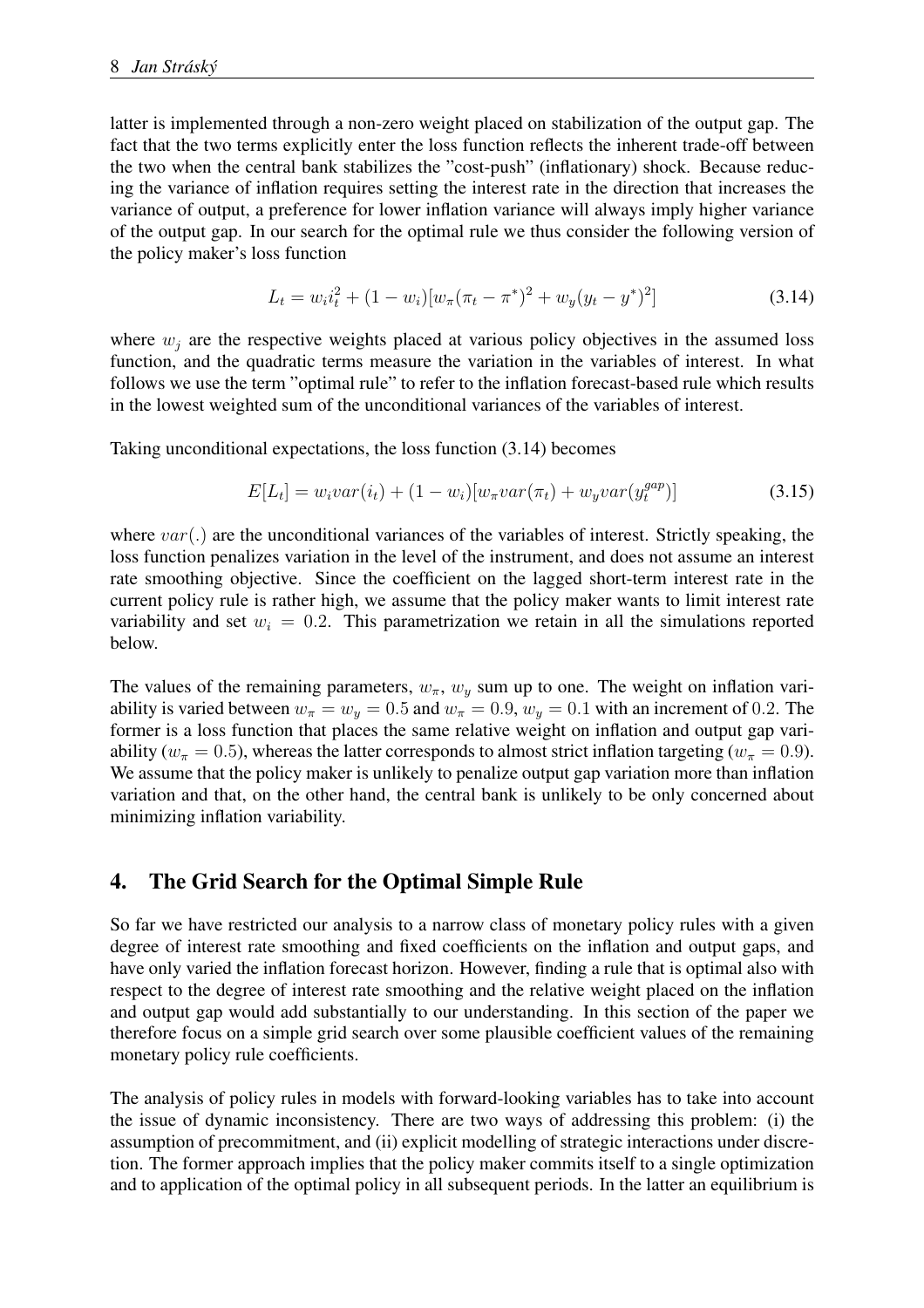found whereby the policy maker reoptimizes every period, taking the other agents' expectations as given. This approach involves solving for some kind of "subgame-perfect Nash equilibrium"; see Dennis  $(2003).<sup>8</sup>$ 

The difference between the two approaches in terms of solving for optimal policies is discussed in Svensson (1998). Under discretion, the forward-looking variables,  $x_t$ , are (linear) functions of  $X_t$ , the predetermined state variables:  $x_t = H X_t$ . The optimal reaction function, f, also becomes a linear function of the predetermined variables,  $i_t = fX_t$ . Both H and f are endogenously determined. In the precommitment case, the forward-looking variables and the optimal policy also depend on the shadow prices of the forward-looking variables, since the loss function is now minimized intertemporally (Svensson, 1998, p. 13-14).

The analysis in this paper focuses solely on *simple* optimal policy rules under precommitment discussed in Levine and Currie (1987) and Söderlind (1999). By this we mean that the policy maker is able to precommit to a simple rule which is a linear function of some state-space variables,  $i_t = -F[x_t, X_t]$ , and its coefficients, F, are based on minimization of a loss function. Although here the minimization is only approximated by a grid search, the outcome should in principle be the same as if the optimal values of  $F = F^*$  were derived from explicit minimization (Söderlind, 1999, p. 817-818).<sup>9</sup>

The grid search is carried out in two steps. In the first step, the standard deviations of the interest rate, inflation and output gaps are calculated for b and  $\rho$  both varying from 0.1 to 0.9. In the second step, an optimal targeting horizon is chosen from the best attainable losses at each  $t + k$ quarter ahead. (As previously, we consider targeting horizons from 1 to 9 quarters ahead.)

The degree of interest rate smoothing can be interpreted as a measure of the "aggressiveness" of the policy maker: the lower the  $\rho$  coefficient, the more aggressively the policy maker changes the policy rate in order to stabilize the economy. Shortening the targeting horizon has a similar effect: since the targeted inflation forecast lies closer in time, the policy maker is bound to react by changing the policy rate more to achieve this goal.

## 4.1 Variability of the policy variables

We first look at the variability of the policy instrument. As discussed above, we would like to restrict the choice to policies that produce a comparable variability of the instrument. The policy maker is likely to accept certain instrument variability according to its preferences, but is unlikely to change its operating procedures very often. That implies interest rates that are only changed by increments in a certain range.

The grid search suggests that the interest rate variability decreases as the weight on the inflation gap in the rule increases; see Figure 4.1. With the relative weight on inflation in the rule below 0.5, the instrument's standard deviation quickly increases well over 5%. On the other hand, under short targeting horizons the need to stabilize the inflation forecast quickly produces higher variability of the instrument, even with a high relative weight on the inflation gap. For most

<sup>&</sup>lt;sup>8</sup> The "timeless perspective" analysis developed by Woodford is a recent alternative to the precommitment approach; see the discussion in Dennis (2003) and the references therein.

 $\overline{9}$  Explicit minimization usually requires a solution using a non-linear optimization algorithm. It is also contingent on the initial state of the economy and the variance-covariance matrix of the shocks; see Söderlind (1999) and Dennis (2004).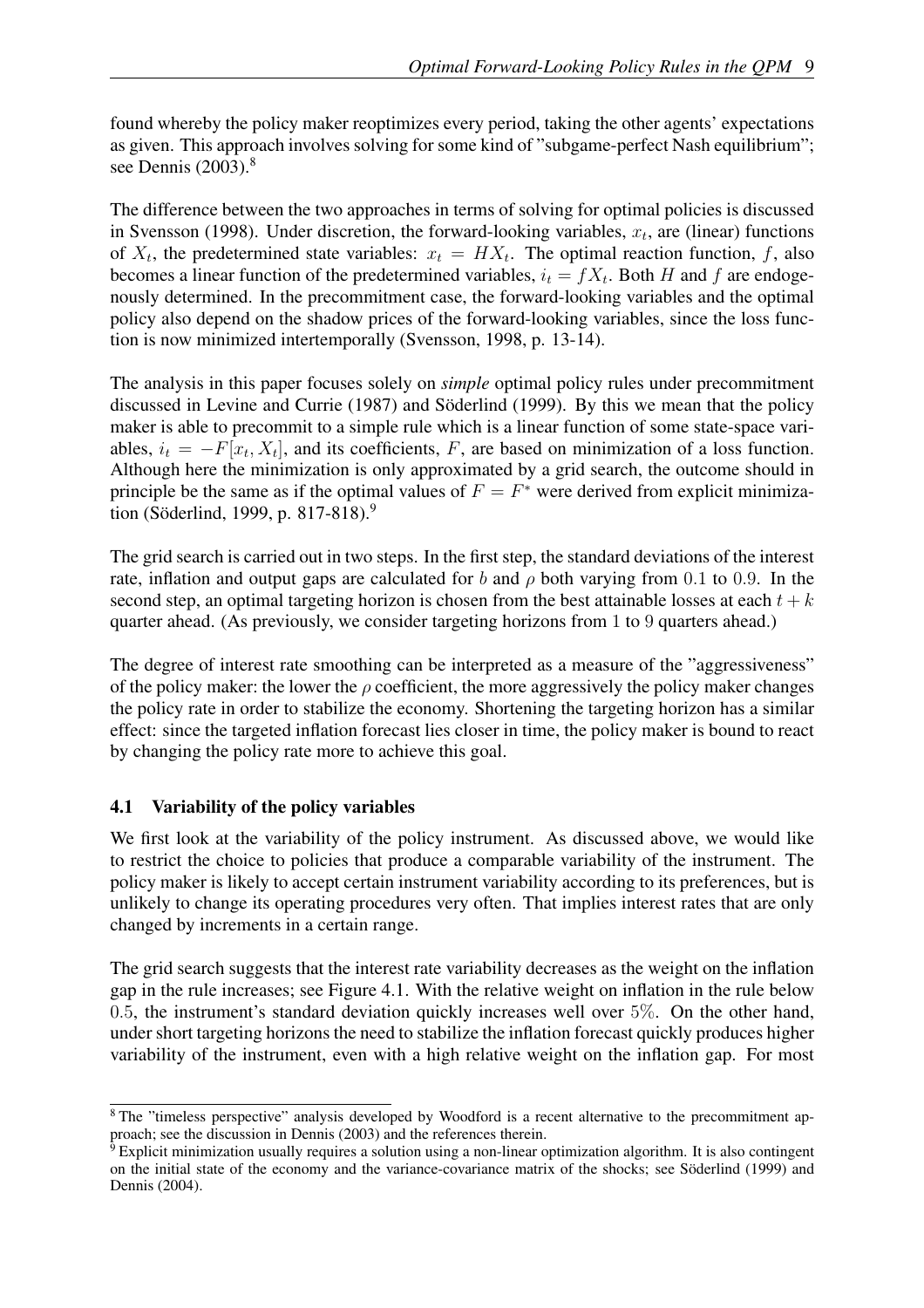*Figure 4.1: Interest rate variability (standard deviation, per cent) for various degrees of interest rate smoothing (*r*)*



parameter values, however, we get the intuitively expected result: the higher the weight on partial adjustment, the higher the instrument variability.

Inflation variability is graphed in Figure 4.2. As before, the variability increases considerably for targeting horizons over 5 quarters and a relative weight on inflation in the rule below 0.5. Since the inflation variability is as much as twice that of the output gap, the resulting optimal policy rule is likely to be one that delivers a low standard deviation of inflation. Higher  $\rho$  again does not seem to have much impact on the inflation variability; the difference is especially small for partial adjustment coefficients between 0.25 and 0.5.

Figure 4.3 graphs the output gap variability which is much smaller than the values calculated for interest rates and inflation. The output gap variability increases as the weight on the output gap in the rule decreases. The graph, however, also shows that the cost of decreasing the weight of the output gap in the rule is more costly at shorter horizons. Reducing interest rate smoothing seems to reduce output gap variability at its extremes, i.e. under short targeting horizons and high relative weights on inflation in the rule.

# 4.2 Optimized Taylor rules

Using the policy rule (2.12) nine variability surfaces were calculated for targeting horizons from 1 to 9 quarters ahead. The loss under various policy rules is driven by inflation variability; this is true even when the same relative weight of 0.5 is put on both output and inflation variability, and is even more the case as the weight on inflation variability increases; see Figure 4.4. The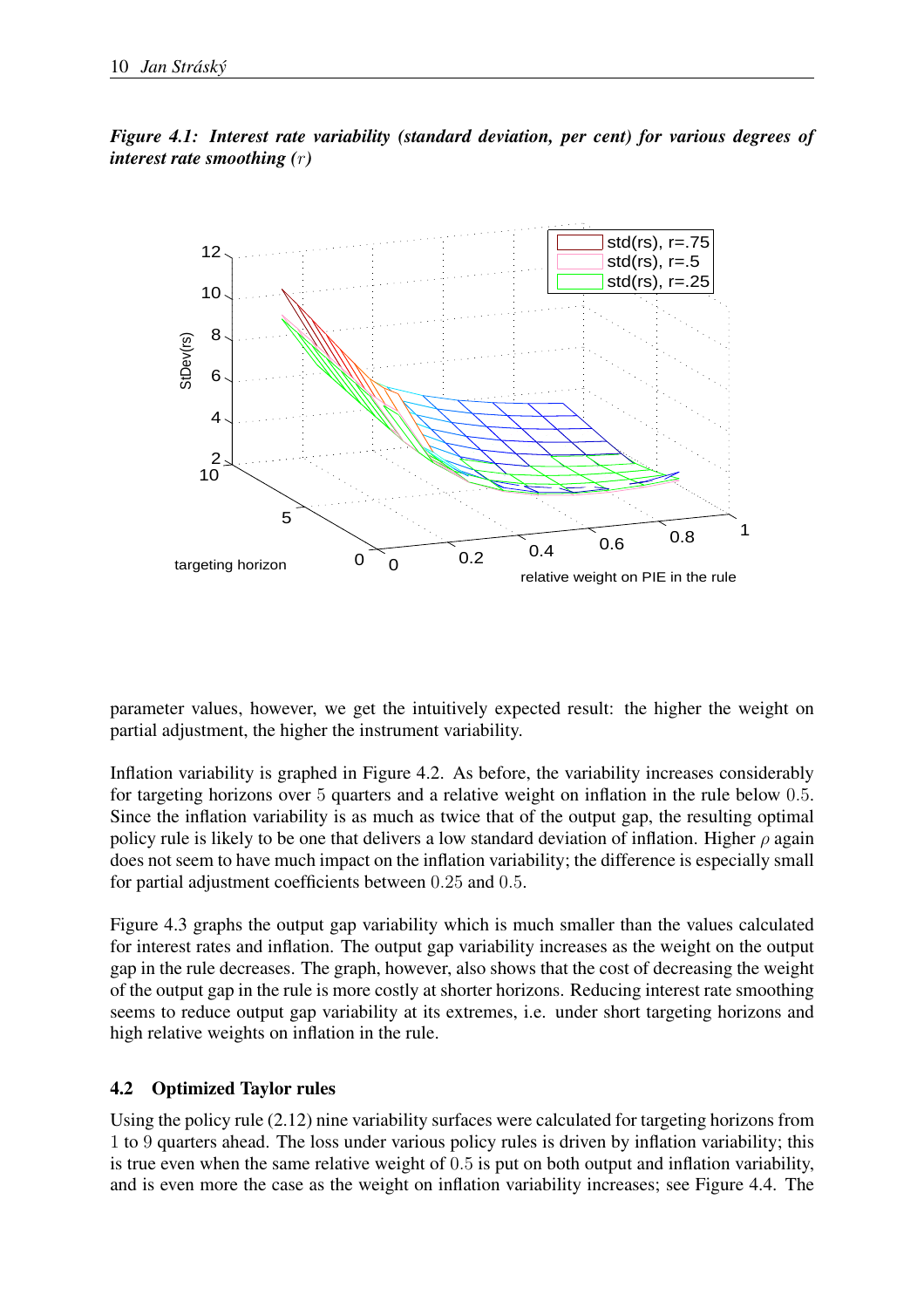



*Figure 4.3: Output gap variability (standard deviation, per cent) for various degrees of interest rate smoothing (*r*)*

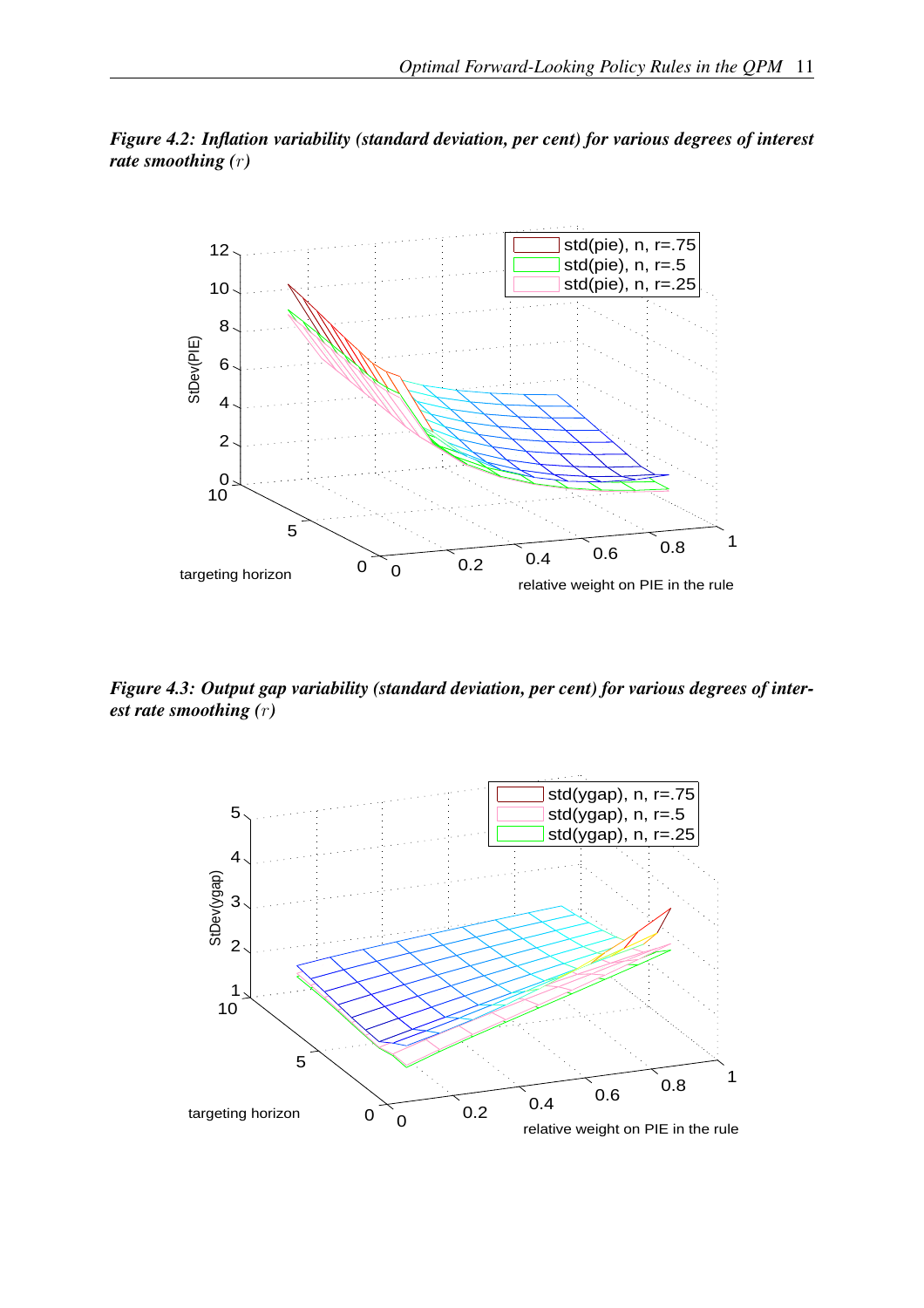



loss function has a minimum at the  $t + 3$  targeting horizon and a relative weight on the inflation gap in the rule of 0.8.

We have also varied the coefficients on the interest rate smoothing term from 0.1 to 0.9. Since the general shape of the loss function does not change, the graphs for these values of  $\rho$  are not reported. This allowed us to conduct a refined search for the optimal coefficients under the three different loss functions described above.

The loss function with  $w_{\pi} = 0.5$  is minimized at the targeting horizon of  $t + 3$  and a relative weight on the inflation gap in the rule of 0.8, irrespective of the value of  $\rho$ . A refined grid search confirms that the pair  $(\rho^*, b^*) = (0.5, 0.8)$  is a minimum of the given loss function. Figure 4.5 shows the result graphically (in terms of the negative of the loss function to facilitate visualization). As the contours show, the increments around the minimum are negligible for  $\rho$ between 0.35 and 0.45 and for a relative inflation coefficient between 0.7 and 0.85.

The loss function with  $w_{\pi} = 0.7$  is again minimized at the targeting horizon of  $t + 3$ , irrespective of the other parameters chosen. The refined grid search in this case shows that the optimal relative weight on inflation in the rule is very high,  $b^* = 0.95$ ; see Figure 4.6. The degree of interest rate smoothing that minimizes the loss function is now  $\rho^* = 0.35$ , well below the partial adjustment coefficient in the current policy rule.

The optimal simple rule under the loss function with  $w_\pi = 0.9$  differs from the two previous cases, because it is a *strict* inflation targeting rule, as  $b = 1$  minimizes the loss. This is most likely due to high persistence in the output gap equation. Despite the near coincidence of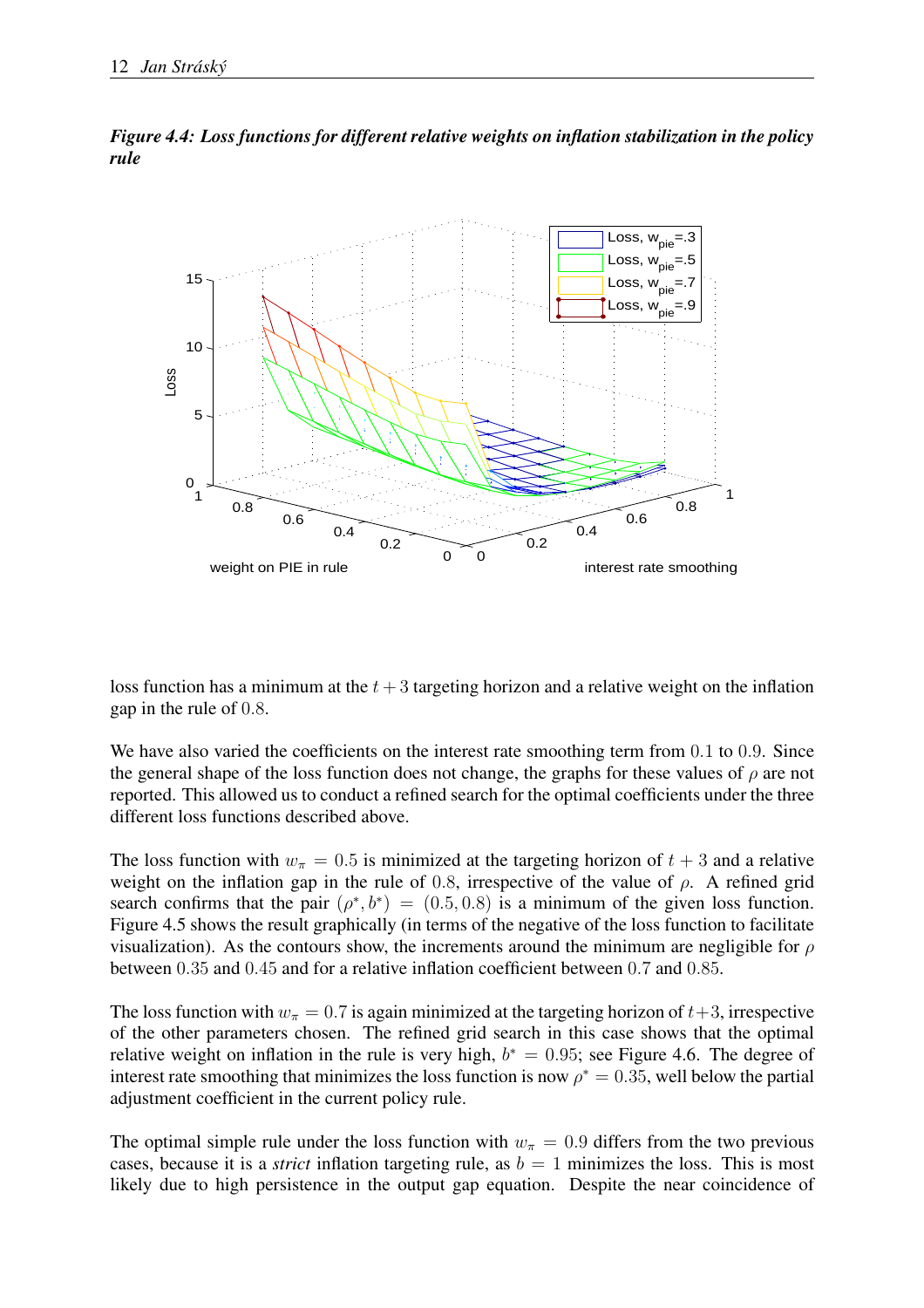

*Figure 4.5: Minimum loss under* 0.5 *weight on inflation in the loss function and the*  $t + 3$ *targeting horizon*

*Figure 4.6: Minimum loss under* 0.7 *weight on inflation in the loss function and the*  $t + 3$ *targeting horizon*

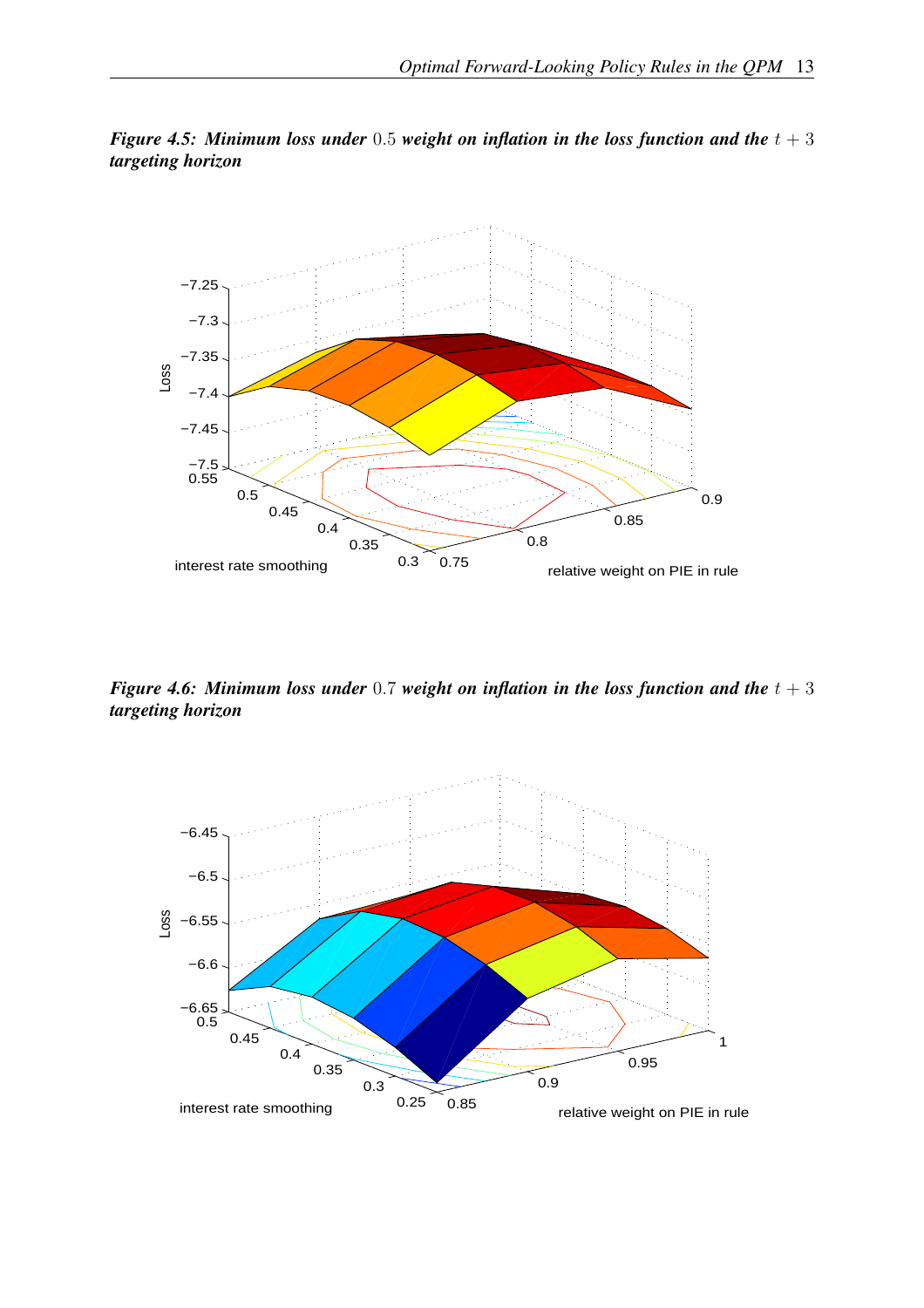



the losses under two and three quarters ahead targeting at  $b = 0.9$ , the inclusion of higher relative weights clearly shows that  $t + 3$  is the optimal targeting horizon; see the negative of the loss function graphed in Figure 4.7. The optimal degree of interest rate smoothing for this specification of the loss function is 0.35.

#### 4.3 Comparison with the baseline policy rule

We can now calculate the minimum losses for other targeting horizons, together with the optimal degree of interest rate smoothing and the relative weight on the inflation gap in the policy rule. For each assumed version of the loss function, it will be then possible to quantify how much is the outcome under the baseline policy rule differ from a minimum loss under the optimal policy rule.

Table 4.1 reports results for targeting horizons of one to five quarters,<sup>10</sup> showing that the  $t + 3$ horizon results in the smallest losses for all three loss functions considered. The optimal degree of interest rate smoothing,  $\rho^*$ , decreases as the targeting horizon increases from  $t + 2$ , while the optimal weight on the inflation gap in the policy rule,  $b^*$ , increases (in some cases as much as for strict inflation targeting, as shown above).

Table 4.1 also reports the loss function values for the baseline policy rule. The results suggest three departures of the baseline policy rule from the calculated optimal simple rules. First, the

<sup>&</sup>lt;sup>10</sup> The results reported here are calculations from a refined grid search with r and b running from 0.1 to 1 for the horizon  $t + 3$ . For other horizons, the results are for  $m_0$  and b between 0.1 and 0.9 only. The unreported horizons are those where the loss function is monotonically increasing.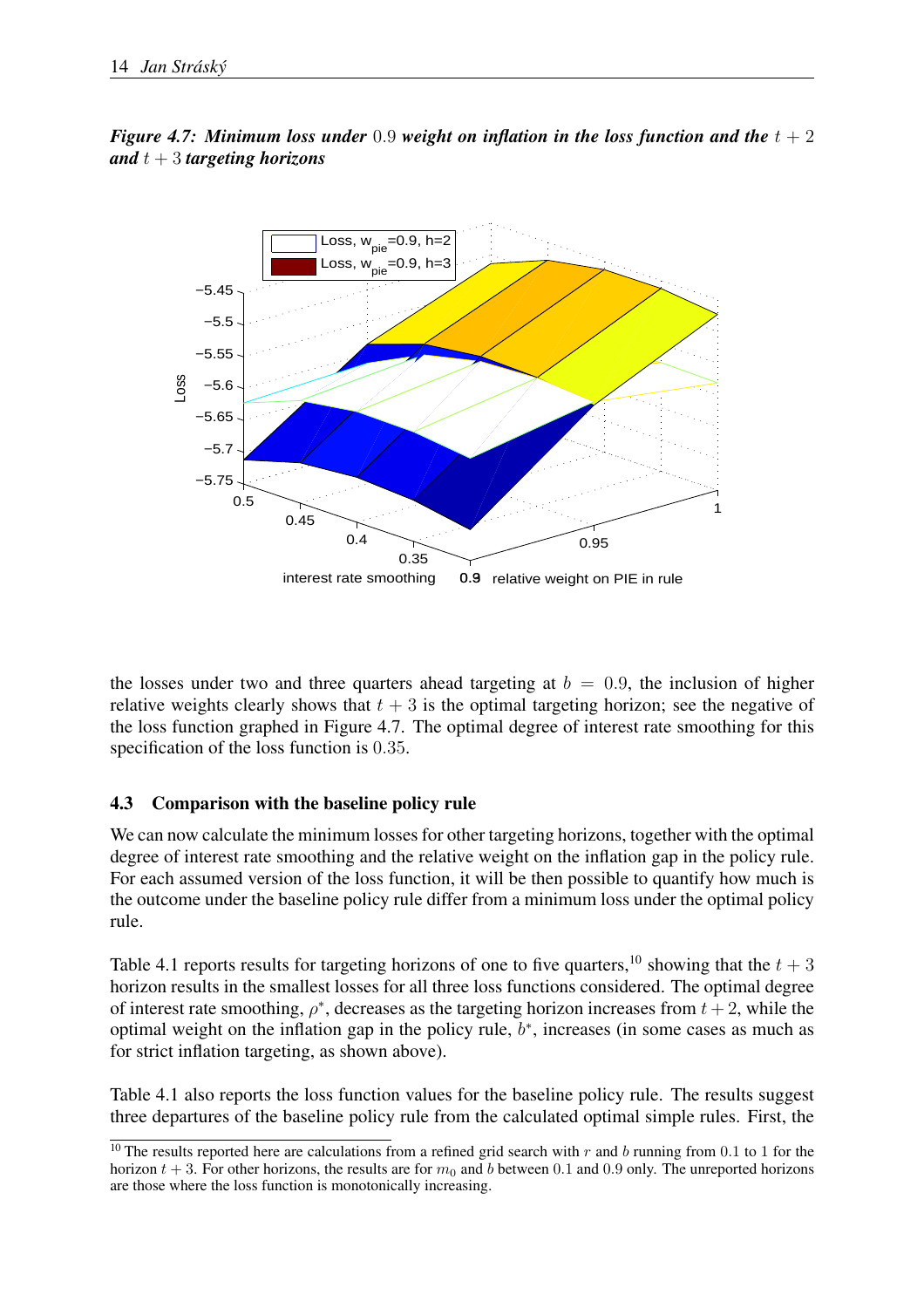| Targeting<br>horizon       | Loss ( $w_{\pi} = 0.5$ )<br>$\rho^*, b^*, \text{loss}$ | Loss ( $w_{\pi} = 0.7$ )<br>$\rho^*, b^*, \text{loss}$ | Loss ( $w_{\pi} = 0.9$ )<br>$\rho^*, b^*, \text{loss}$ |
|----------------------------|--------------------------------------------------------|--------------------------------------------------------|--------------------------------------------------------|
| $t+1$                      | $0.1$ $0.7$ $8.08$                                     | $0.1$ $0.8$ 7.199                                      | $0.2 \quad 0.8 \quad 5.923$                            |
| $t+2$                      | $0.3$ $0.8$ $7.851$                                    | $0.4$ 0.8 6.849                                        | $0.4$ 0.9 5.576                                        |
| $t+3^*$                    | $0.4$ $0.8$ 7.301                                      | $0.35$ $0.95$ $6.516$                                  | $0.35 \quad 1 \quad 5.462$                             |
| $t+4$                      | $0.2 \quad 0.9 \quad 7.39$                             | $0.2\quad 0.9\quad 6.877$                              | $0.2 \quad 0.9 \quad 6.365$                            |
| $t+5$                      | $0.1$ 0.9 7.64                                         | $0.1$ $0.9$ $7.355$                                    | $0.1 \quad 0.9 \quad 7.07$                             |
| Baseline rule<br>$(t + 4)$ | 0.75 0.75 8.975                                        | $--- \quad 9.259$                                      | $---$ 9.542                                            |

*Table 4.1: Optimized IFB Taylor rule coefficients for some targeting horizons*

optimal targeting horizon seems to be 3 rather than 4 quarters ahead. The difference can perhaps be explained by the presence of an information lag in monetary policy. There is no uncertainty in the model, while it is likely that the policy maker may need some time to recognize the shocks as they arrive.

Second, the baseline policy rule has a substantially higher coefficient of partial adjustment and hence it is less "aggressive" than the optimal Taylor rule for all three formulations of the loss function. Again, this departure from preferable policy can be viewed as a precaution against uncertainty. There may also exist credibility concerns, which prevent the policy maker from reversing its policy too often.

The grid search also suggests that the relative weight on the inflation gap in the rule should be increased. This may be easier to do, since inflation can be measured more precisely and with a smaller lag than the output gap. On the other hand, this result depends strongly on the historical shock structure that we employed in the simulations. It is difficult to make recommendations for the future based on the transition period experience.

Figure 4.8 summarizes the results of the grid search by plotting the two optimized policy rules (with  $w_{\pi} = 0.5$  and 0.9 respectively) against the baseline policy rule. As can be seen from Table 4.1, when  $w_{\pi} = 0.5$ , and the weight on inflation and output stabilization is the same, the optimal interest rate smoothing parameter is 0.4 and the relative weight on inflation in the policy rule is 0.8. When the weight on inflation in the loss function increases to  $w_\pi = 0.9$ , the optimal interest rate smoothing parameter becomes 0.35, and the relative weight on inflation in the policy rule increases to 1 (i.e. the output gap term disappears from the optimal rule).

We see that the outcomes of the optimized policy rules in terms of inflation stabilization do not change very much, while the variability of the output gap increases rapidly. As far as the baseline policy rule is concerned, it seems that the gains from optimization lie mainly in inflation gap stabilization and mostly at very short policy horizons.

# 5. Analysis of Individual Shocks

In this section we consider the effects of the demand shock, the cost-push shock, and the shock to the nominal exchange rate separately. We assume that in each case the given shock is the only one present in the model. This allows us to draw some conclusions about how the coefficients of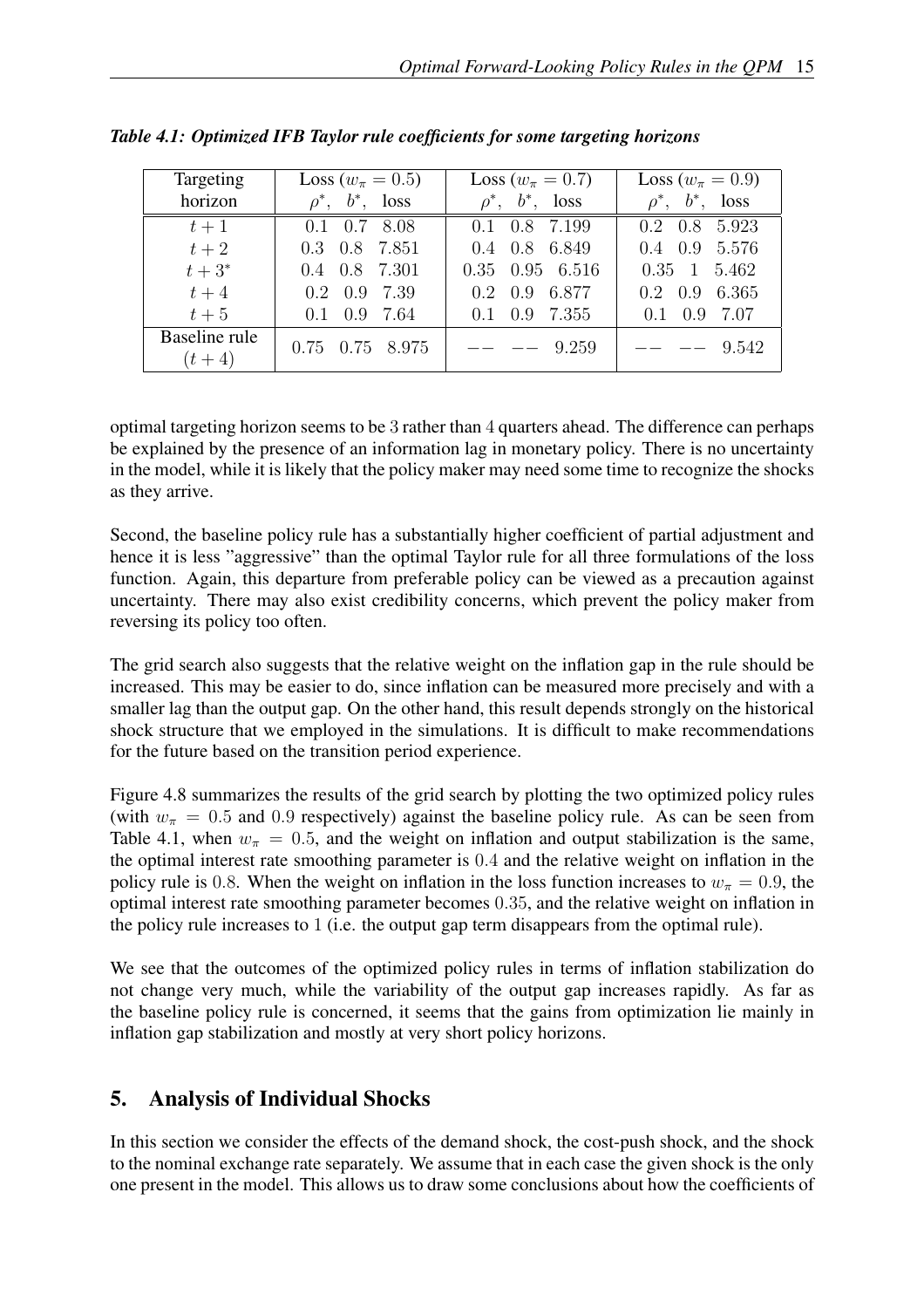## *Figure 4.8: Optimized IFB Taylor rules for two relative weights on inflation in the loss function and the baseline rule at various targeting horizons*



the optimal rule and the length of the optimal targeting horizon change when the shock structure of the model changes.

It is clear that the outcome under the optimal rule will differ from that of the baseline policy rule at each targeting horizon. In order to check how important the effect of the coefficient optimization is, we report at each targeting horizon the loss values for the rule with optimized coefficients together with the losses under the baseline policy rule that sets  $m_0 = 0.75$  and  $b = 0.75$ . At higher targeting horizons than those reported in the tables below the loss function is monotonically increasing and it is not optimal to use them in the policy rule. The minima of the loss functions for both the optimized coefficient rules and the baseline rule are denoted by an asterisk.

#### 5.1 The demand shock

Table 5.1 shows the loss function values when the only shock present in the model is a demand shock implemented as a  $1\%$  shock to the output gap. Under the baseline policy rule, the results suggest that when the same weight is attached to output gap and inflation stabilization,  $t + 4$ is the appropriate targeting horizon. For  $w_{\pi} = 0.7$  and 0.9, the baseline policy rule produces the smallest loss at the horizon  $t + 3$ . It is, however, possible to improve on these outcomes by moving to the optimal rules. Under the loss function with  $w_{\pi} = 0.5$  and 0.7, the targeting horizon  $t + 2$  seems optimal, and if we increase the weight placed on inflation stabilization to 0.9, the  $t + 1$  horizon becomes optimal. In terms of the rule coefficients, the relative weight on inflation stabilization changes from 0.7 to 0.8, which consistent with the value of 0.75 implied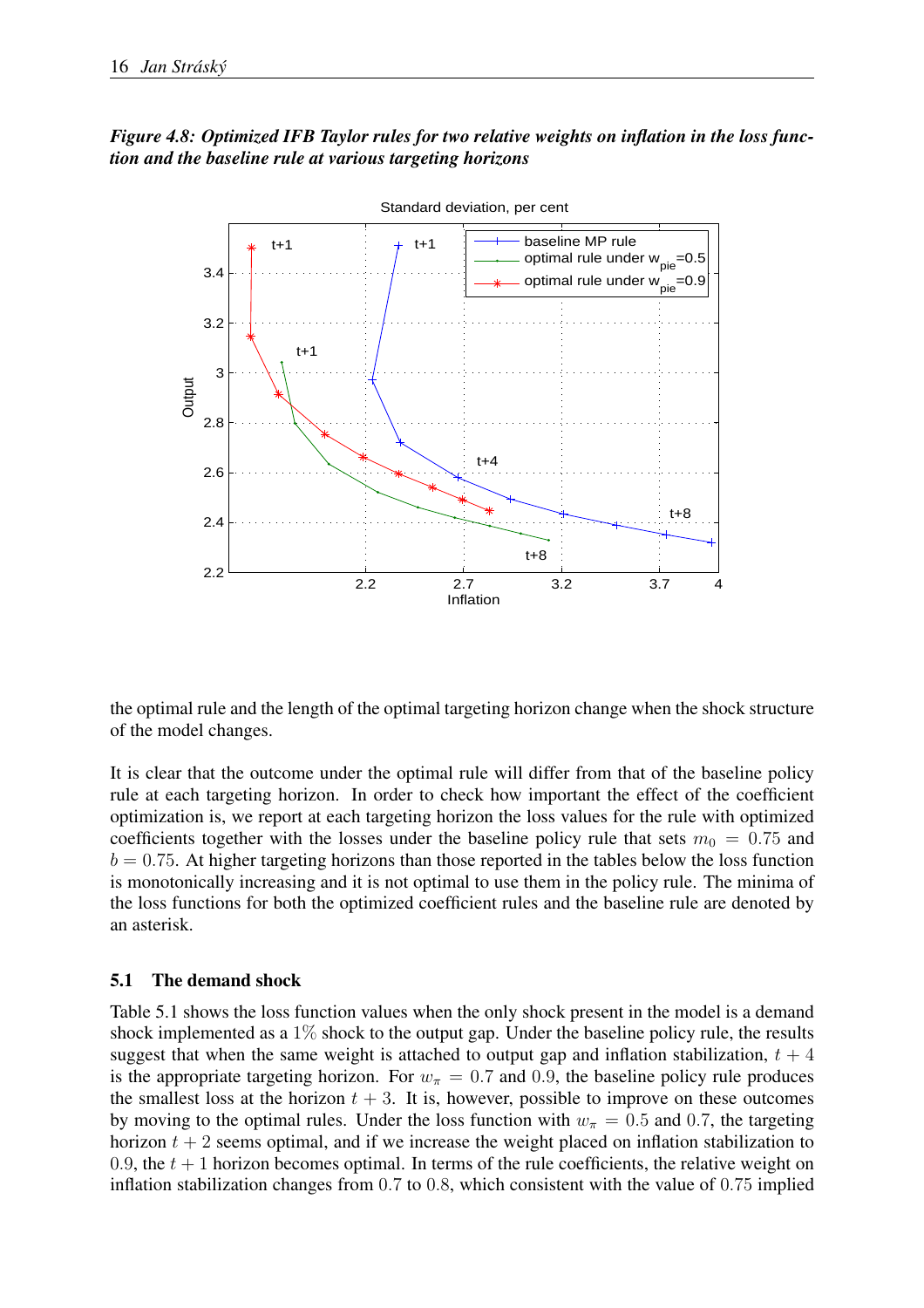|         | Loss ( $w_{\pi} = 0.5$ ) | Loss ( $w_{\pi} = 0.7$ ) | Loss ( $w_{\pi} = 0.9$ ) |
|---------|--------------------------|--------------------------|--------------------------|
|         | $b^*$<br>$\rho^*,$       | $\rho^*,$<br>$b^*$       | $\rho^*, \qquad b^*$     |
|         | L<br>$(L_{QPM})$         | L<br>$(L_{QPM})$         | L<br>$(L_{QPM})$         |
| $t+1$   | 0.1<br>0.6               | 0.1<br>0.7               | 0.1<br>0.8               |
|         | $1.126$ $(1.643)$        | 0.831<br>(1.189)         | $0.511^*$ $(0.735)$      |
| $t+2$   | 0.7<br>0.1               | 0.1<br>0.8               | $0.4\qquad 0.8$          |
|         | $1.123*$ $(1.416)$       | $0.829*$ $(1.007)$       | $0.512$ $(0.599)$        |
| $t + 3$ | 0.7<br>0.1               | $0.25 \t 0.8$            | $0.5 \t 0.8$             |
|         | $1.128$ $(1.345)$        | 0.841<br>$(0.962^*)$     | $0.526$ $(0.58^*)$       |
| $t + 4$ | $0.1 \qquad 0.7$         | $0.3 \t 0.7$             | $0.4 \qquad 0.8$         |
|         | $1.142 \quad (1.341^*)$  | 0.859<br>(0.979)         | (0.616)<br>0.557         |
| $t + 5$ | 0.1<br>0.6               | 0.25<br>0.7              | $0.4 \qquad 0.7$         |
|         | $1.165$ $(1.399)$        | 0.893<br>(1.054)         | 0.607<br>(0.709)         |
| $t+6$   | $0.1 \qquad 0.6$         | 0.1<br>0.7               | 0.25<br>0.7              |
|         | 1.180<br>(1.469)         | 0.921<br>(1.143)         | 0.646<br>(0.816)         |

*Table 5.1: Optimized IFB Taylor rule coefficients for a demand shock with zero persistence*

by the baseline rule. The main difference is in the interest rate smoothing coefficient  $\rho^*$ , which is only 0.1 under all three optimal rules.

The result is not surprising, since we consider a case where only demand shocks are present in the model. As the shock to demand does not imply any trade-off between inflation and output gap stabilization, and the shock has no persistence, it is reasonable for the policy maker to stabilize the inflation gap rather "aggressively". This policy at the same time stabilizes the output gap.

The historical data, however, suggest that output gap shocks are correlated, i.e. their evolution can be described as an autoregressive process of order 1. We thus repeat our analysis of a  $1\%$ shock to the output gap assuming that

$$
\epsilon^{ygap}_t = \alpha \epsilon^{ygap}_{t-1} + \nu_t
$$

where  $\epsilon_t^{ygap}$  $t^{ygap}$  is the output gap shock and  $\nu_t$  is an independent identically distributed random variable with zero mean and the variance given in Table 2.2. Consistently with the data, we set the autocorrelation coefficient  $\alpha$  to 0.6. The results reported in Table 5.2 show that the outcomes for horizons longer than  $t+3$  are identical to those for the demand shock with zero persistence.<sup>11</sup> The optimal targeting horizon for the rule with optimized coefficients now becomes  $t + 3$  for all three loss functions considered. The relative weight on the inflation gap is again comparable to that under the baseline rule, but a much lower degree of interest smoothing seems optimal; the coefficient values are between 0.1 and 0.5 rather than 0.75. The persistent demand shock results in a longer optimal forecast horizon, because it is more costly to stabilize the demand shock quickly.

 $\frac{11}{11}$  In other words, the effects of the persistent demand shock seem to vanish after two quarters.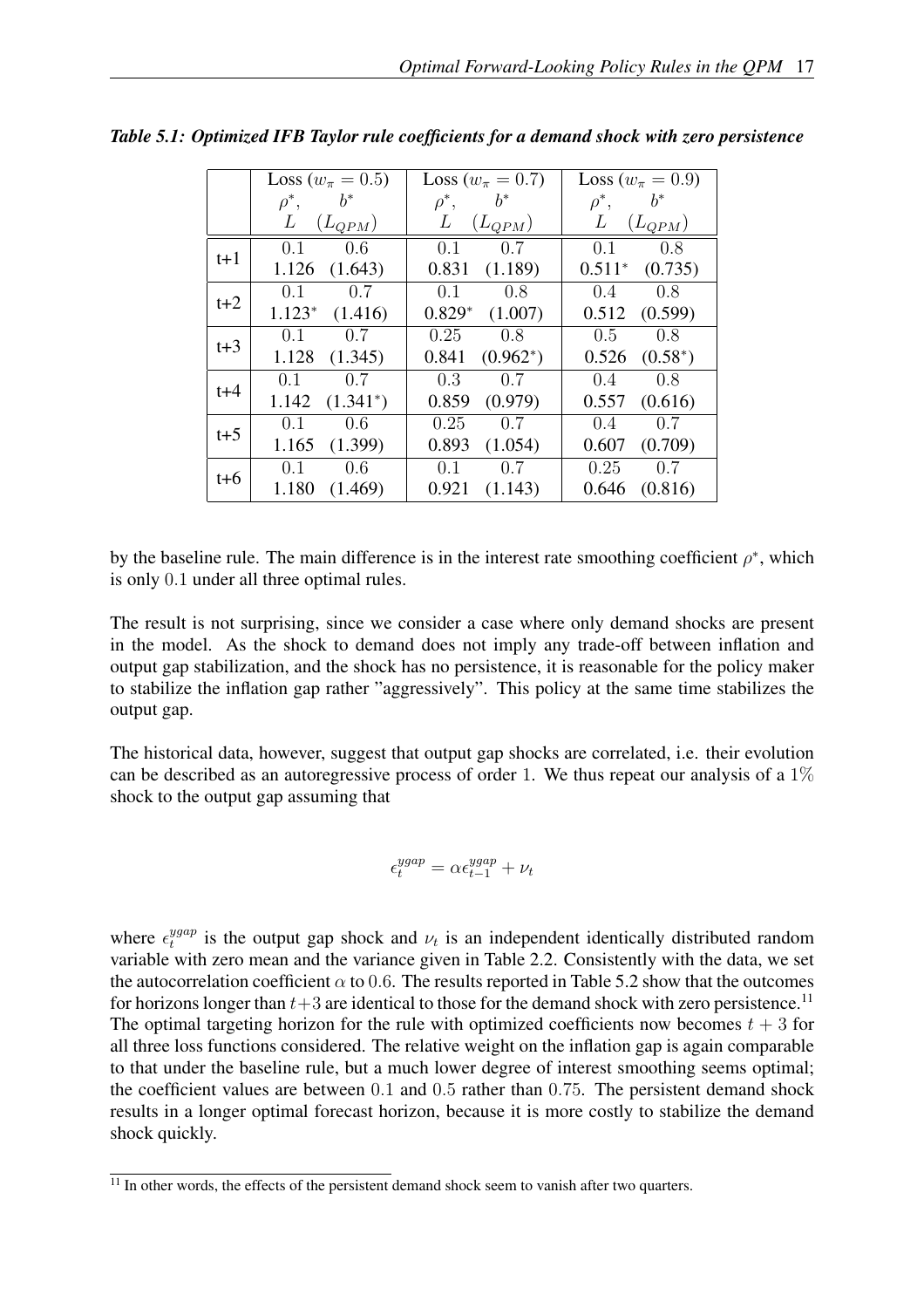|         | Loss ( $w_{\pi} = 0.5$ ) | Loss ( $w_{\pi} = 0.7$ ) | Loss ( $w_{\pi} = 0.9$ ) |
|---------|--------------------------|--------------------------|--------------------------|
|         | $b^*$<br>$\rho^*,$       | $\rho^*,$<br>$b^*$       | $b^*$<br>$\rho^*,$       |
|         | L<br>$(L_{QPM})$         | L<br>$(L_{QPM})$         | L<br>$(L_{QPM})$         |
|         | 0.5<br>0.1               | 0.1<br>0.6               | $0.1 \qquad 0.7$         |
| t+1     | 2.675 (4.487)            | 1.965<br>(3.135)         | 1.124<br>(1.784)         |
| $t+2$   | 0.5<br>0.1               | $0.1 \qquad 0.6$         | $0.25 \t 0.7$            |
|         | 2.634 (3.894)            | 1.931<br>(2.664)         | 1.111<br>(1.435)         |
| $t+3$   | 0.7<br>0.1               | $0.25 \qquad 0.8$        | 0.8<br>0.5               |
|         | $1.128*$<br>(1.345)      | $0.841*$<br>$(0.962^*)$  | $0.526*$<br>$(0.58^*)$   |
| $t + 4$ | $0.1 \qquad 0.7$         | 0.3<br>0.7               | 0.4<br>0.8               |
|         | $1.142 \quad (1.341^*)$  | 0.859<br>(0.979)         | 0.557<br>(0.616)         |

*Table 5.2: Optimized IFB Taylor rule coefficients for a demand shock with persistence*

*Table 5.3: Optimized IFB Taylor rule coefficients for a cost-push shock*

|       | Loss ( $w_{\pi} = 0.5$ ) | Loss ( $w_{\pi} = 0.7$ ) | Loss ( $w_{\pi} = 0.9$ ) |  |
|-------|--------------------------|--------------------------|--------------------------|--|
|       | $b^*$<br>$\rho^*,$       | $b^*$<br>$\rho^*,$       | $b^*$<br>$\rho^*,$       |  |
|       | L<br>$(L_{QPM})$         | L<br>$(L_{QPM})$         | L<br>$(L_{QPM})$         |  |
|       | 0.7<br>0.6               | 0.7<br>0.6               | 0.8<br>0.5               |  |
| $t+1$ | 0.317<br>(0.506)         | 0.339<br>(0.477)         | $0.358$ $(0.447)$        |  |
| $t+2$ | 0.6<br>0.8               | $0.6 \qquad 0.9$         | 0.6<br>0.9               |  |
|       | $0.316^*$ $(0.399^*)$    | $0.332^*$ $(0.404^*)$    | $0.344*$ $(0.409*)$      |  |
| $t+3$ | 0.9<br>0.6               | $0.6$ 0.9                | $0.5 \t 0.9$             |  |
|       | 0.329<br>(0.401)         | $0.352$ $(0.434)$        | $0.375$ $(0.467)$        |  |
| $t+4$ | 0.6<br>0.9               | $0.5 \t 0.9$             | $0.4 \qquad 0.9$         |  |
|       | 0.371<br>(0.457)         | (0.521)<br>0.407         | (0.585)<br>0.437         |  |

## 5.2 The inflation shock

We model the "cost-push" shock in the quarterly projection model as a  $1\%$  shock to all components of CPI inflation. Although macroeconomic stabilization of the "cost-push" shock always requires the real interest rate to move in the direction which destabilizes the output gap, the trade-off is swamped by the relative strength of the inflation shock. The optimal rules summarized in Table 5.3 in all cases suggest a relative weight on inflation stabilization between 0.6 and 0.9. The policy horizon  $t + 2$  minimizes all three considered loss functions under the baseline rule. The same horizon is optimal under the three rules with optimized coefficients. If cost-push shocks are predominant in the economy, a targeting horizon shorter than four quarters seems advisable. The optimal horizon for cost-push shock stabilization is the same as that for the demand shock with zero persistence. When, however, we take into account persistence, which makes stabilization at short horizons more costly, the optimal horizon for the demand shock becomes longer than that for the cost-push shock. This reflects the fact that the demand shock only affects inflation with a lag, whereas the cost-push shock affects inflation directly.

## 5.3 The exchange rate shock

The exchange rate shock is modelled as a  $1\%$  shock to the nominal exchange rate, and we again assume that the shock has zero persistence; see Table 5.4. The relative weight on the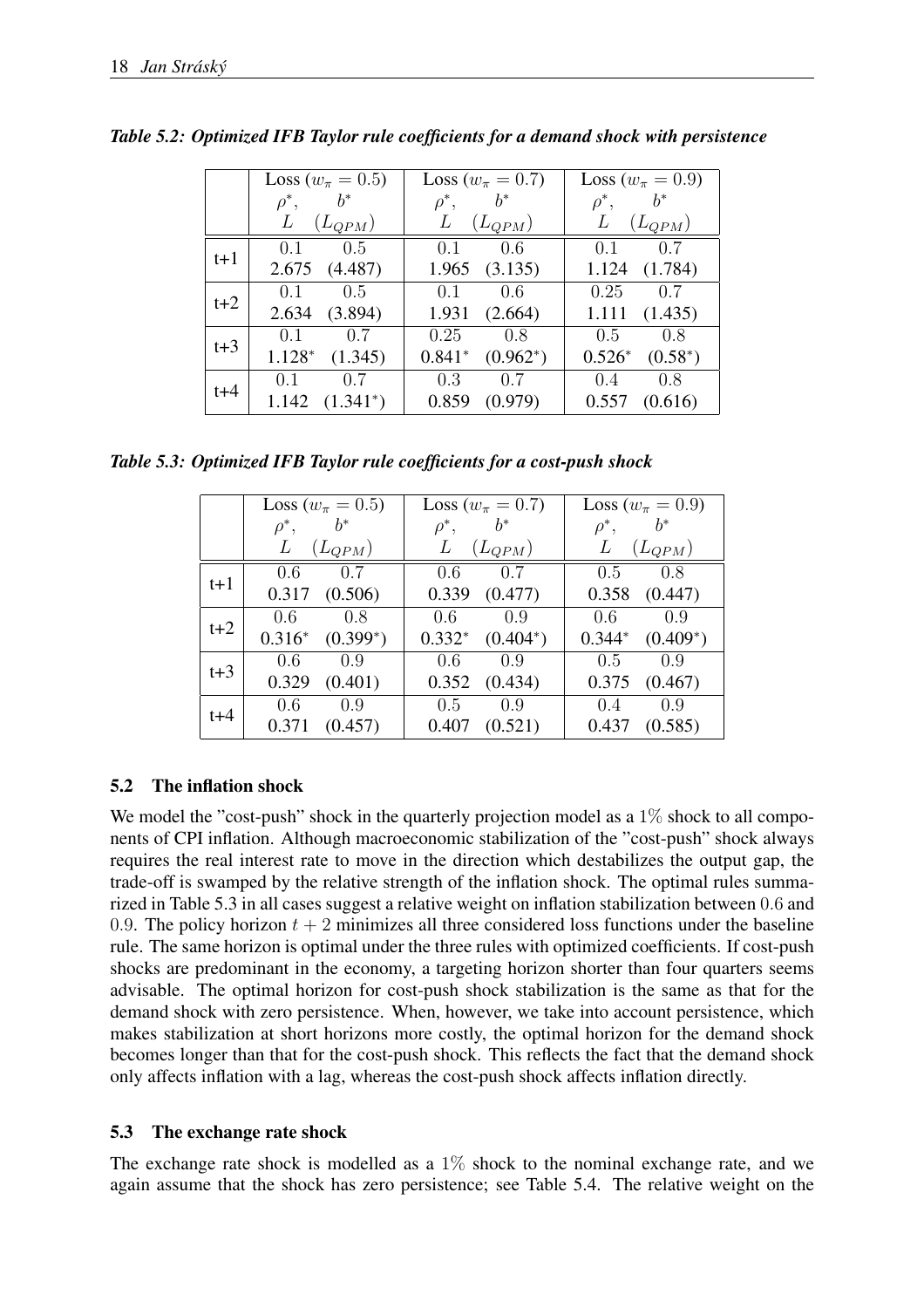|       | Loss ( $w_{\pi} = 0.5$ ) | Loss ( $w_{\pi} = 0.7$ ) | Loss ( $w_{\pi} = 0.9$ ) |
|-------|--------------------------|--------------------------|--------------------------|
|       | $b^*$                    | $b^*$                    | $b^*$                    |
|       | $m_0^*$                  | $m_0^*$                  | $m_0^*$                  |
|       | L                        | $(L_{QPM})$              | $(L_{QPM})$              |
|       | $(L_{QPM})$              | L                        | L                        |
|       | 0.9                      | 0.1                      | 0.1                      |
|       | 0.1                      | 0.9                      | 0.9                      |
| $t+1$ | 0.361                    | (0.862)                  | 0.401                    |
|       | (0.874)                  | 0.381                    | (0.85)                   |
| $t+2$ | 0.1<br>0.9               | 0.1<br>0.9               | 0.1<br>0.9               |
|       | $0.333*$<br>(0.562)      | $0.361*$<br>(0.588)      | $0.389*$<br>(0.613)      |
| $t+3$ | 0.3                      | 0.3                      | 0.3                      |
|       | 09                       | 0.9                      | 0.9                      |
|       | 0.348                    | 0.384                    | $(0.594^*)$              |
|       | $(0.508^*)$              | $(0.551^*)$              | 0.42                     |
| $t+4$ | 0.3<br>0.9               | 0.25<br>0.9              | 0.25<br>0.9              |
|       | 0.388<br>(0.562)         | (0.621)<br>0.434         | 0.481<br>(0.681)         |

*Table 5.4: Optimized IFB Taylor rule coefficients for an exchange rate shock*

stabilization of inflation suggested by the rules with optimized coefficients is  $b = 0.9$  for all the combinations of parameters considered. The exchange rate shock seems predominantly to affect imported inflation, and its effects on domestic output seem negligible. The secondary importance of output gap stabilization is illustrated by the fact that the optimal policy horizon does not change, although the relative weight on inflation in the loss function changes from  $w_{\pi} = 0.5$  to 0.9.

The optimal targeting horizon for rules with optimized coefficients is  $t + 2$ , while the policy horizon of the baseline rule is  $t+3$  for all three loss functions. This result, however, can only be interpreted in favour of the shorter policy horizon provided that the other parameters of the rule are brought closer to their optimized values. It seems that given the relative historical magnitude of inflation and exchange rate shocks, both variables can be reasonably well stabilized using the parametrization implied by the inflation shock analysis.

# 6. The Role of the Real Exchange Rate

In this section we present two arguments why the policy maker may want to stabilize the real exchange rate. The first one focuses on the fact that the central bank in an open economy faces a trade-off between controlling the interest rate and controlling the exchange rate, and the optimal choice of policy instrument is conditional upon the shock structure. The second argument takes on the issue of current account stabilization and the possible ways of implementing this policy objective in the framework of the quarterly projection model.

# 6.1 Motivation for real exchange rate stabilization

The case for real exchange rate stabilization may be justified by the structure of the shocks hitting the domestic economy. Parrado (2004) presents a microfounded dynamic neo-Keynesian model of Chile which includes optimizing consumers and producers, monopolistic competition and nominal price rigidities.<sup>12</sup> He argues that the motivation for real exchange rate stabilization can be traced back to the seminal analysis of Poole (1970), whose model shows that the optimal

 $12$  This is a slightly more sophisticated framework than that of the quarterly projection model. Although microfounded, the model lacks the current account equation completely. The motivation for exchange rate stabilization is restricted to the fixed versus flexible exchange rate debate.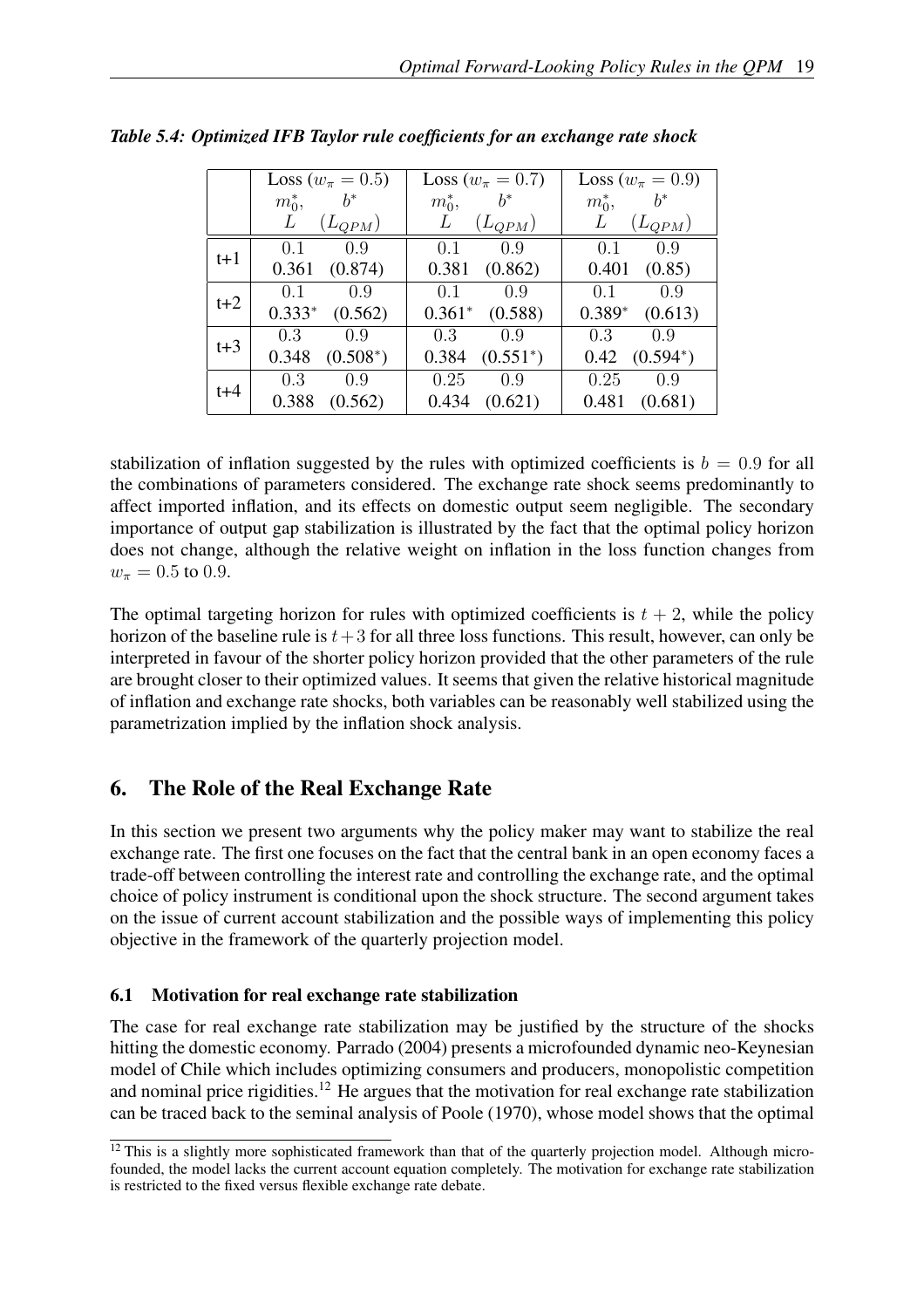policy instrument (and rule) depends on the nature of the shocks predominant in the economy. Under real shocks the flexible exchange rate dominates the managed one, whereas the reverse seems to be true when the shocks are predominantly nominal. The relative importance of shocks is an empirical question which can be analysed in an empirical macroeconomic model such as the quarterly projection model.

In the case of the Czech Republic and the other new EU members, this argument can be taken even further, since stabilization of the nominal exchange rate is required by the ERM stage II criteria for membership in the Eurozone. Natalucci and Ravenna (2002) and Ghironi and Rebucci (2002) recently used similar reasoning for including an exchange rate feedback term in the inflation forecast-based rules in microfounded models parametrized for emerging market economies.<sup>13</sup> Under the policy of inflation targeting, the exchange rate stabilization objective can enter the policy rule as either a nominal or real exchange rate "gap" term. Although a precise quantification of the link between the exchange rate feedback term and the ERM stage II criterion for exchange rate stability would require further calculation, it can be viewed as an additional reason for real exchange rate stabilization.

The second argument stresses the case for current account stabilization. The usual reasoning emphasizes the negative effect of current account deficits on a country's risk premium and worsening access to external financing. The Central Bank of Chile even has stability and smooth functioning of the external payments system among its formal objectives (Medina and Valdés, 2000, p.2). In practice, this objective has been interpreted as a sustainable current account deficit of up to 5% of GDP, reflecting the idea that an excessive deficit can result in a balance of payments crisis.

Medina and Valdés (2000) analyse an estimated macroeconomic model of the Chilean economy in which the variables are formulated in terms of deviations from their long-run trends. The fact that the model has no microfoundations and is formulated in "gap" form makes it very similar to the Czech quarterly projection model, including the criticism about the unmodelled "secular" trends underlying the "gap" variables. The central bank in this model has four policy objectives: it strives to keep (i) inflation close to the inflation target (ii) the output gap close to zero and (iii) the current account deficit close to its pre-announced value, formulated as a ratio to current output, and (iv) it dislikes frequent and sudden changes in policy instrument. The current period loss function can thus be written as

$$
L_t = \lambda_\pi (\pi_t - \pi^*)^2 + \lambda_{ca}(ca_t - ca^*)^2 + \lambda_y (y_t - y^*)^2 + \lambda_r (\Delta r_t - \Delta r^*)^2
$$
(6.16)

where the variables with an asterisk now denote the inflation and current account targets, the long-run average values of potential output and the short-term real interest rate respectively.<sup>14</sup>

The difference between the quarterly projection model and the approach in Medina and Valdes´ (2000) is that the latter model includes an explicit current account equation. The dependent variable is the deviation of the ratio of the current account deficit to output from its target value,

<sup>&</sup>lt;sup>13</sup> Natalucci and Ravenna (2002) report results from simulations of a microfounded two-sector model with optimizing agents calibrated on Czech data from 1994 to 2002. Their policy rules include the nominal exchange rate stabilization required by the ERM stage II, but they do not consider inflation forecast-based rules. The likely reason for this is that under the ERM stage II requirements, inflation, the exchange rate and all other variables of interest must stay within the prescribed range at all times.

 $14$  Note that the current account stabilization objective here is symmetric. It is, however, often argued that only current account deficits are potentially dangerous for the economy and that the objective should be made asymmetric.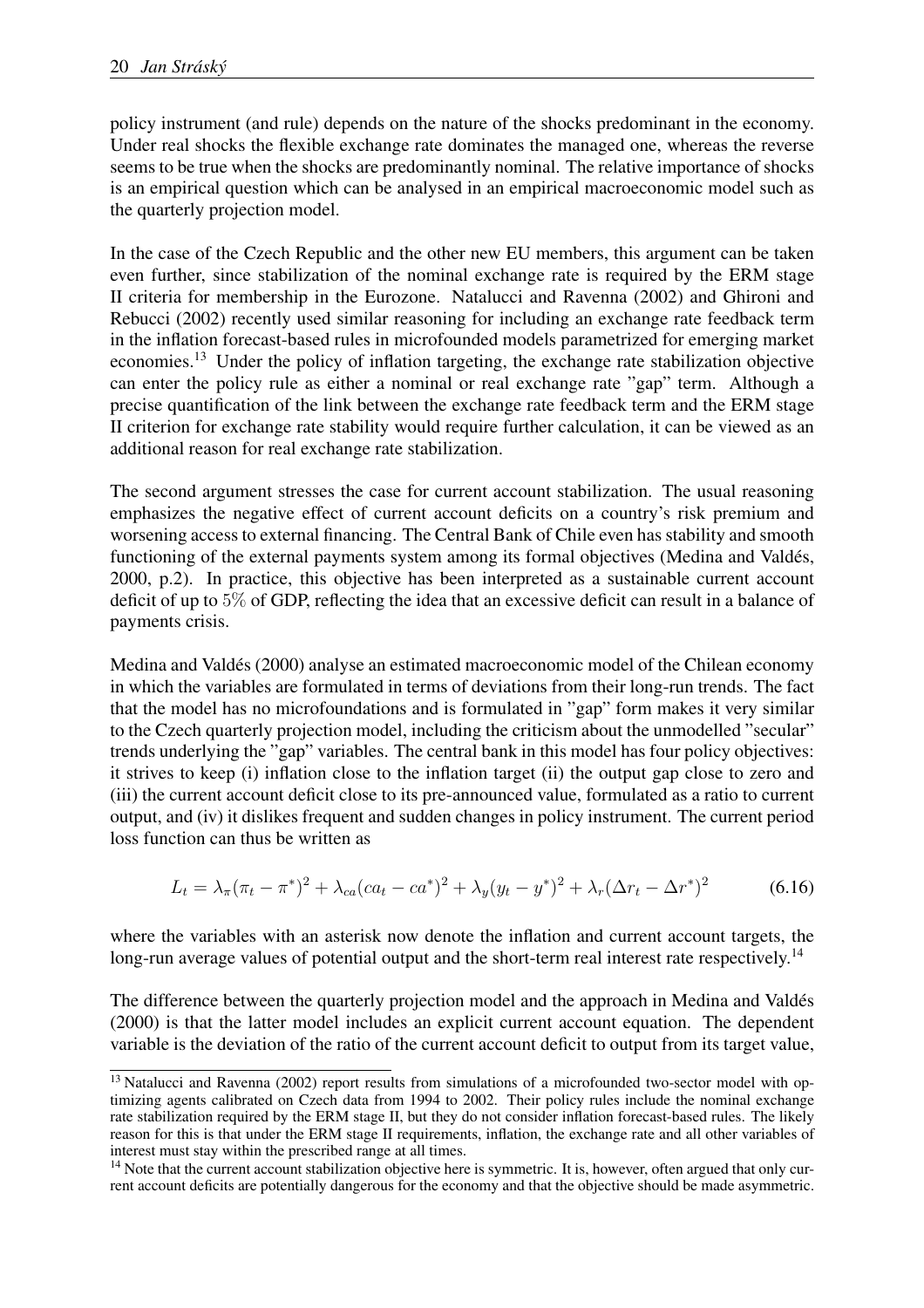which is a decreasing function of the domestic output gap, and an increasing function of foreign output and the real exchange rate (competitiveness).<sup>15</sup>

Although explicit introduction of the current account into the quarterly projection model is beyond the scope of this paper, the issue can be addressed indirectly. Note that the current account variable does not feed back into any other equation of the model. The model dynamics are not affected by the introduction of the current account, which is only a useful summarization of the real exchange rate and output gap effects that the central bank may wish to take into account. In other words, it is not necessary for our purposes to model the evolution of the current account explicitly. In order to describe the effect of this additional objective on the optimal policy horizon, it is enough to set a reasonable weight that current account stabilization should have in the policy maker's objective function and link this underlying objective to the modelled variability of the determinants of the current account.

One point in our implementation remains open to criticism. In what follows we assume that the real exchange rate is the most important determinant of the current account. We thus restrict our attention to the relative price and neglect the domestic and foreign income effects on the determination of the current account. Two points can be made in defence of such a simplification. First, the parametrization suggested below shows that the real exchange rate is considerably more important than domestic output in determining the current account. Second, the loss function already allows for some weight on domestic output stabilization.

#### 6.2 Parametrization of the extended loss function

The proposed link between the current account balance and the real exchange rate has to be quantified. Since the current account is left unmodelled, the weight placed on its stabilization in the loss function (6.16),  $\lambda_{ca}$ , has to be replaced by a meaningful weight placed on the real exchange rate variability. The value of this parameter,  $\lambda_a$ , depends on the elasticity of the current account with respect to the real exchange rate and is indeed country-specific.

Empirical evidence reviewed in Goldstein and Khan (1985) suggests that the relative price elasticity of import demand for a typical country lies between −0.5 and −1, while the relative price elasticity of export demand should lie between −1.25 and −2.50 (Goldstein and Khan, 1985, p.1076). The Marshall-Lerner condition seems to be met. Due to their high openness to trade, the transitional economies are, however, likely to have higher price elasticities of imports and exports. Šmídková et al. (2002) report coefficients obtained from panel data estimation for five new EU member countries and put the real exchange rate elasticity of exports at 3.15 and that of imports at −0.62. A one per cent improvement in competitiveness should thus improve the trade balance by roughly 2.5%. Hence, if the current account stabilization objective enters the loss function with weight  $x$  per cent, the real exchange rate stabilization objective should enter with a weight of  $\frac{1}{2.5}x = 0.4x$ . The current period loss function, in which the real exchange rate stabilization objective replaces the current account stabilization objective, can thus be re-written as a variant of the loss function (3.14), with an appropriately selected parameter  $w_q$ . For the Chilean economy, Medina and Valdés (2000) suggest a weight on the current account objective of 0.3, which implies that the weight of the real exchange rate variability in the loss function should be around 0.12. In the context of the Czech economy, the weights suggested for the real exchange rate variability in Hlédik  $(2002)$  are between 0.2 and 0.4, which in the light of

 $\frac{15 \text{ In } M$ edina and Valdés (2000), the estimation version of the trade balance equation proxies income effects with the short- and long-term real interest rates,  $CA/Y = f(\overline{r}, \overline{R}, \overline{q})$ .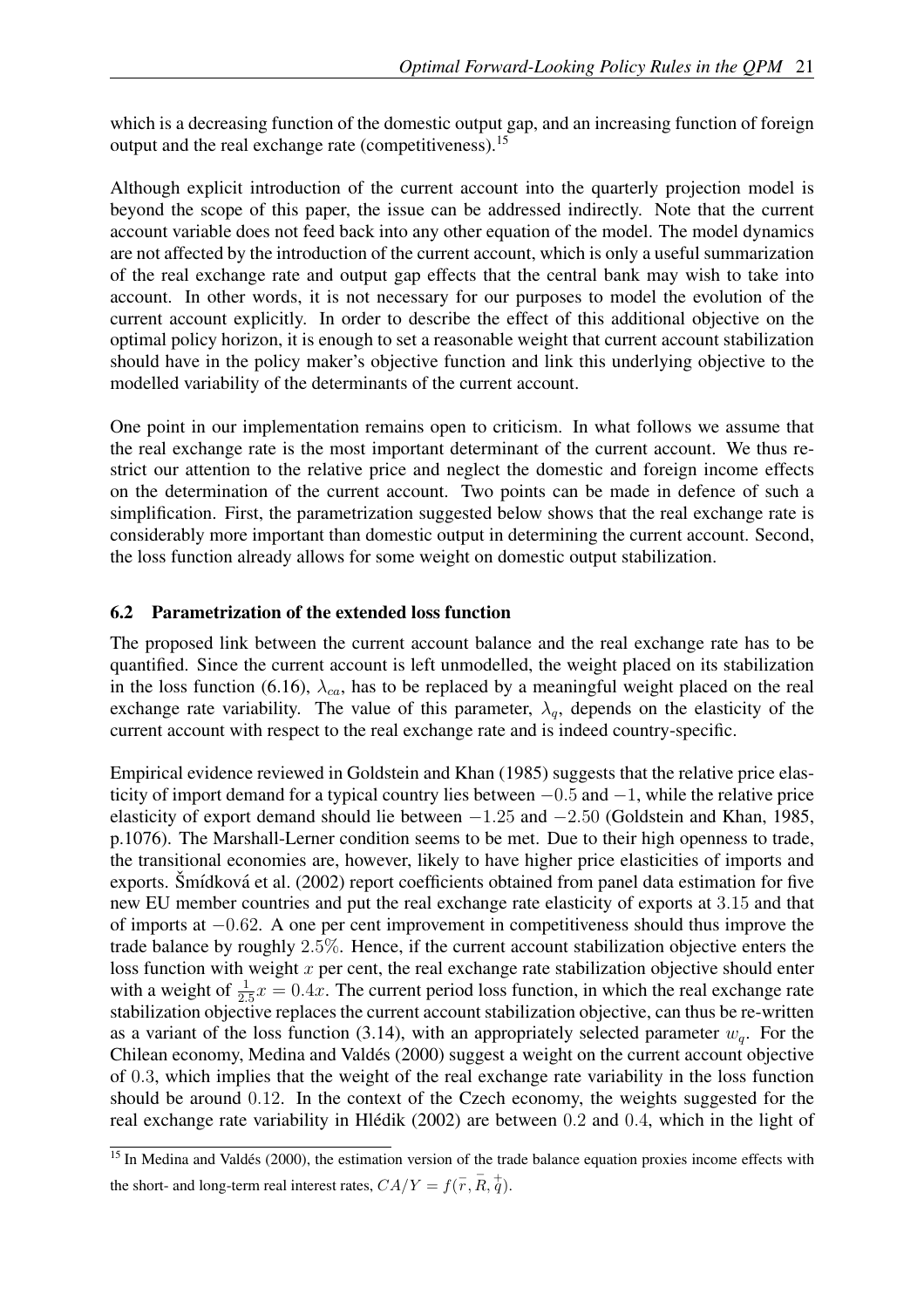the previous argument seems on the high side, since the Czech National Bank does not have an explicit current account objective.

We consider the following extension of the loss function

$$
L_t = w_i i_t^2 + (1 - w_i) [w_\pi (\pi_t - \pi^*)^2 + w_y (y_t - y^*)^2 + w_q q_t^2]
$$
\n(6.17)

where we also allow for a term penalizing variation in the level of the real exchange rate. After taking unconditional expectations we get

$$
E[L_t] = w_i var(i_t) + (1 - w_i)[w_{\pi} var(\pi_t) + w_y var(y_t^{gap}) + w_q var(q_t)]
$$
\n(6.18)

The weight put on interest rate variability is again set to 0.2. The weight on the real exchange rate  $w_q$  is set to 0.1, a value implying slightly less emphasis on current account stabilization than the number reported for the Central Bank of Chile. We consider two possible parametrizations of the remaining coefficients: the case of a "dovish" real exchange rate targeter, who sets  $w_{\pi} =$  $w_y = 0.45$ , and the case of a "hawkish" real exchange rate targeter, who strongly emphasizes inflation gap stabilization,  $w_{\pi} = 0.8$  and  $w_y = 0.1$ .

#### 6.3 The monetary policy rule under the real exchange rate objective

In theory, it is not necessary to change the policy rule when the policy objective changes. Since the inflation forecast-based rule reacts to all the state-space variables of the model, it feeds back upon the real exchange rate as well, in a way which is consistent with the policy objectives reflected in the loss function. When we search for the optimal coefficients of the policy rule, the loss function values should penalize coefficient values that result in excessive real exchange rate variability.

In practice, however, we often assume that when the exchange rate stabilization objective is implemented, the policy maker will introduce new instrument variable(s) into her reaction function. In our case, the nominal or real exchange rate gap is the most obvious candidate. Parrado (2004) complements a loss function of the form (6.16) with an inflation forecast-based rule of the same structure as the one employed in the quarterly prediction model

$$
i_t^{gap} = \rho i_{t-1}^{gap} + (1 - \rho)[\alpha_1 E_t \pi_{t+k}^{gap} + \alpha_2 y_t^{gap} + \alpha_3 s_t^{gap}]
$$
\n(6.19)

where  $\rho = 0.7$ ,  $\alpha_1 = 1.5$ ,  $\alpha_2 = 0.5$ , and  $\alpha_3 = 3.34$ , and the "gap" variables are per cent deviations from the inflation target, potential output and the steady state value of the nominal exchange rate. A similar policy rule is used in Soto (2003), where the exchange rate feed back term is specified in terms of the real exchange rate gap,  $q_t^{gap}$  $t^{gap}$ . The coefficient values for  $\rho$ ,  $\alpha_1$ and  $\alpha_2$  are identical, and  $\alpha_3$  is now set to 2.5.

The coefficients of both policy rules are calibrated for the Chilean economy in the 1990s and hence are of only partial interest as far as the Czech macroeconomic model is concerned. They also put a relatively high weight on exchange rate stabilization. The relative weights on inflation and the output gap in the former are 0.28 and 0.1 respectively, leaving more than 60% for nominal exchange rate stabilization. The respective values for the latter are 0.33, 0.11 and 0.55, which is still rather high considering that the Czech National Bank is not explicitly stabilizing the exchange rate. We thus conduct a search for the optimal policy rule coefficients using the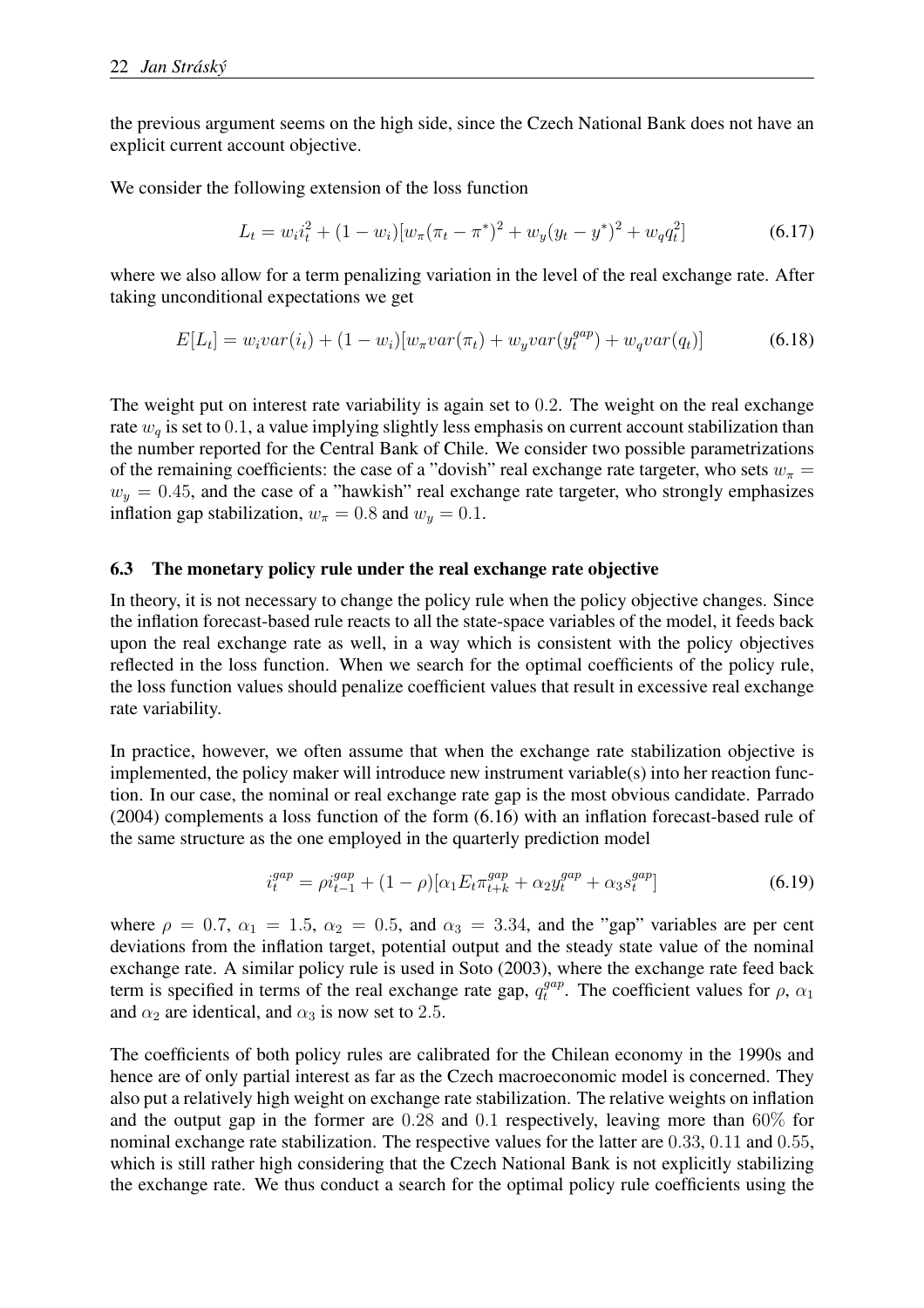|                  |  |                                   |    | $\alpha_{\pi}$ $\alpha_{y}$ $\alpha_{q}$   $\alpha_{\pi}$ $\alpha_{y}$ $\alpha_{q}$ |             |
|------------------|--|-----------------------------------|----|-------------------------------------------------------------------------------------|-------------|
|                  |  |                                   |    | 1. 0.8 0.1 0.1   5. 0.5 0.1 0.4                                                     |             |
|                  |  | <b>2.</b> 0.6 0.1 0.3   <b>6.</b> |    | $0.2 \ 0.3$                                                                         |             |
|                  |  | 3. $0.2 \quad 0.2 \quad 7$ .      |    |                                                                                     | $0.25$ 0.25 |
| $\overline{4}$ . |  | $0.3 \quad 0.1 \mid 8$ .          |    | 0.3                                                                                 | 0.2         |
|                  |  |                                   | 9. | 0.4                                                                                 | 0.1         |

*Table 6.1: Relative weights for the coefficients of the extended policy rule*

*Table 6.2: Optimized IFB Taylor rule coefficients under the real exchange rate objective*

|       | Dovish" RER targeter                      | "Hawkish" RER targeter                    |
|-------|-------------------------------------------|-------------------------------------------|
|       | $\rho^*$ $\alpha_{\pi}$ $\alpha_{y}$ Loss | $\rho^*$ $\alpha_{\pi}$ $\alpha_{y}$ Loss |
| $t+1$ | $0.25$ 0.6 0.3 8.01                       | $0.1$ $0.6$ $0.3$ $6.834$                 |
| $t+2$ | $0.3$ 0.6 0.3 7.455                       | $0.25$ $0.8$ $0.1$ $6.399$                |
| $t+3$ | 0.3 0.6 0.3 7.349                         | $0.3$ $0.8$ $0.1$ $6.189*$                |
| $t+4$ | $0.1$ $0.8$ $0.1$ $7.282*$                | $0.1$ $0.8$ $0.1$ $6.47$                  |
| $t+5$ | $0.1$ $0.8$ $0.1$ $7.452$                 | $0.1$ $0.8$ $0.1$ $6.96$                  |
| $t+6$ | $0.1$ $0.8$ $0.1$ $7.745$                 | 0.8 0.1 7.539<br>0.1                      |

baseline formulation of the policy rule in the quarterly projection model, to which we add the real exchange rate feedback term in the following form

$$
i_t = \rho i_{t-1} + (1 - \rho)(i^{eq} + 1.6[\alpha_\pi (E_t \pi 4_{t+k} - \pi 4^*) + \alpha_y y_t^{gap} + \alpha_q q_t^{gap}]) \tag{6.20}
$$

where  $\rho$  is the coefficient on interest rate smoothing,  $E_t \pi 4_{t+k} - \pi 4^*$  is the inflation gap, and  $y_t^{gap}$  $t_t^{gap}$  and  $q_t^{gap}$  $t^{gap}_t$  are per cent deviations of output and the real exchange rate respectively from their long-run trends. The relative weight on the inflation gap,  $\alpha_{\pi}$  is increased from 0.5 to 0.8, with the relative weights on the output and exchange rate gaps spanning from 0.1 to 0.4 respectively. The full grid of the combinations  $(\alpha_{\pi}, \alpha_{y}, \alpha_{q})$ , which in all the rules sum up to one, is reported in Table 6.1. As for the degree of interest rate smoothing, for each of the nine policy rules considered we vary the parameter  $\rho$  from 0.1 to 0.9.

This is arguably a rather simple grid of coefficient values, and the results reported below should be treated with caution. As before, the non-reported horizons are those where the loss function is monotonically increasing. The minimum loss over all considered horizons is denoted by an asterisk.

#### 6.4 Optimal simple rule with the real exchange rate term

In the search for an extended optimized rule we return to the full variance-covariance matrix in Table 2.2. The rules reported in Table 6.2 are thus derived under the assumption of the same shock structure as the optimized IFB Taylor rules. The optimal policy horizon in the case of the "hawkish" targeter remains at  $t + 3$ , while the higher relative weight put on output gap stabilization results in a longer optimal horizon,  $t + 4$ .

Out of the nine possible specifications of the policy rule considered in the search, only rules (1) and (4) were found optimal. The optimal relative weight on the real exchange rate hence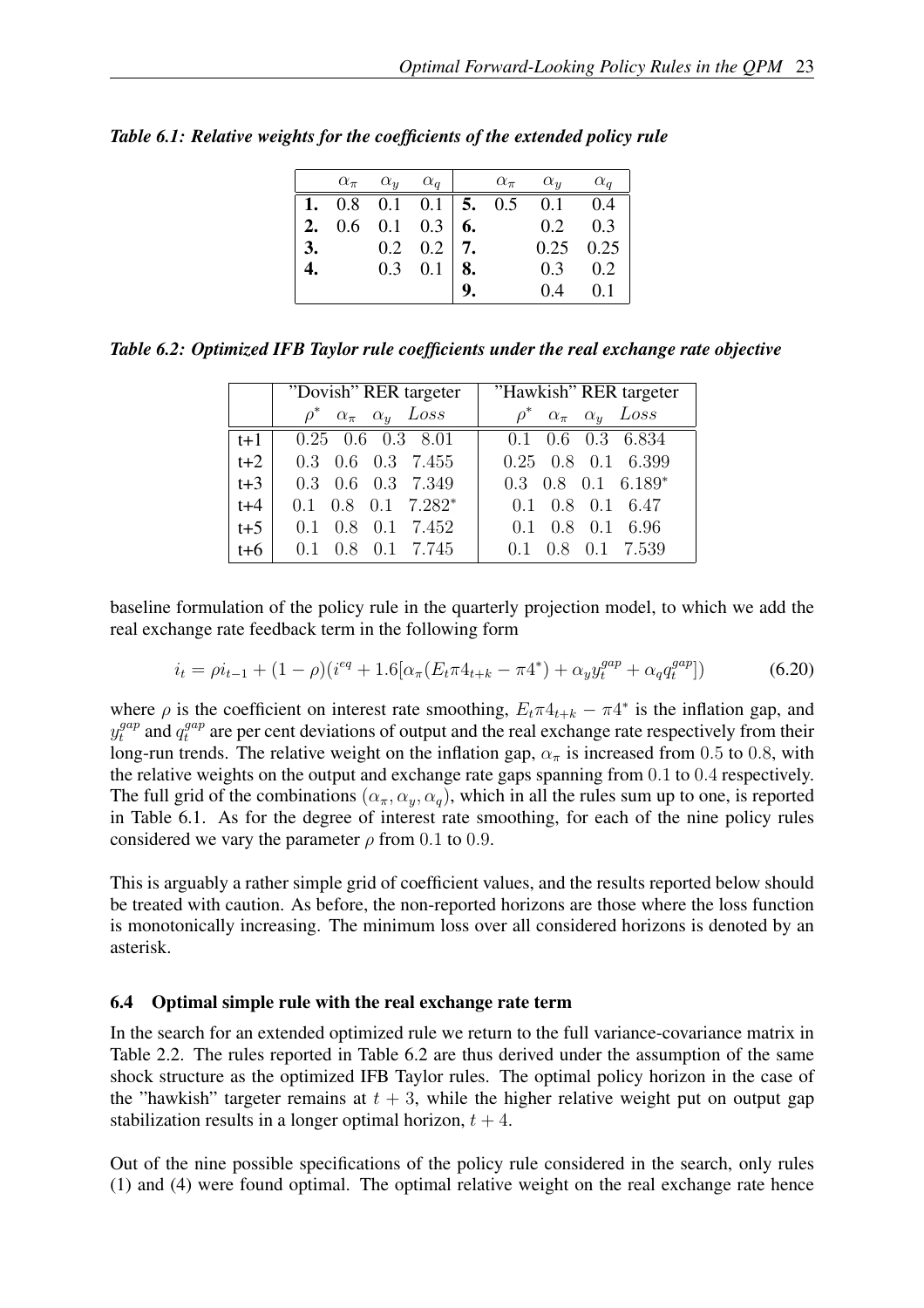## *Figure 6.1: Optimized IFB rules with the real exchange rate feedback term at various targeting horizons (standard deviation of output and inflation, per cent)*



equals 0.1 for all the policy horizons of the two loss functions considered. The degree of interest rate smoothing can, however, act as a substitute for the insufficient coefficient variability in the search. The "hawkish" targeter predominantly uses rule (1), which has a relative weight on inflation of 0.8, while the minimum of the loss for the "dovish" targeter is attained with rule (4), where  $\alpha_{\pi} = 0.6$ .

The results are similar in structure to the findings from the previous grid search. The optimal policy horizon is longer when the policy maker gives more weight to output gap stabilization. Moreover, the loss function with the real exchange rate objective requires only a relatively low feedback coefficient on the real exchange rate term. Figure 6.1 plots the inflation and output variabilities of the two optimized policy rules with the real exchange rate term. Although the coefficients  $\rho$  and  $\alpha_{\pi}$ ,  $\alpha_{y}$  are only optimized for one of the nine targeting horizons (t + 3 and  $t+4$  respectively), the reduction in variability with respect to the baseline rule is clearly visible.

# 7. Conclusions

In this paper we have used the quarterly projection model of the Czech National Bank and a variance-covariance matrix of historical shocks to derive a set of inflation forecast-based policy rules with optimized coefficients. The simulation results presented in this paper suggest that the baseline policy rule of the Czech National Bank targets CPI inflation close to the optimal targeting horizon of three quarters. There are, however, at least two other ways in which the performance of the rule could be improved. We have seen that the optimal simple rule under all versions of the loss function considered in this paper suggests that a higher relative weight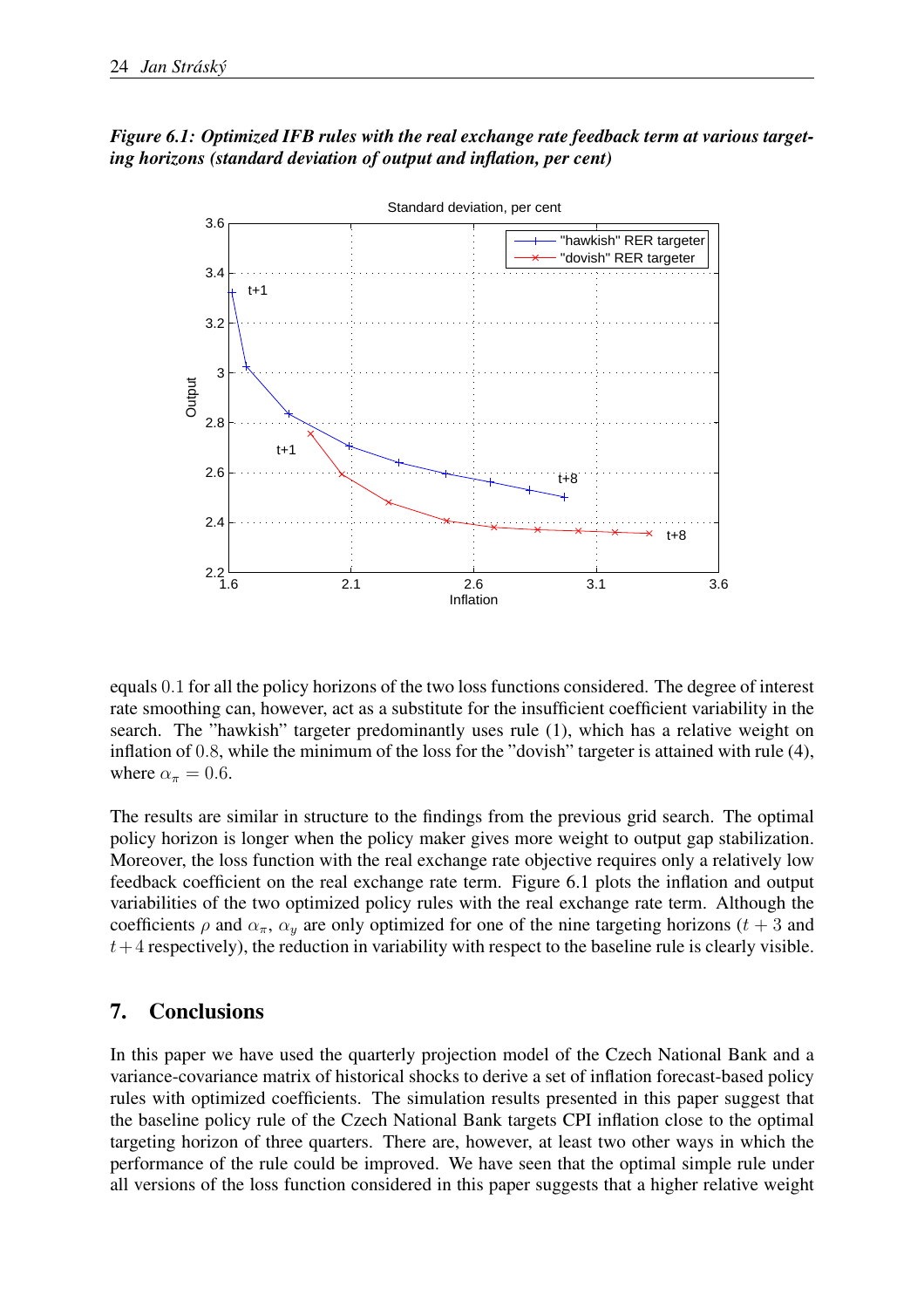should be placed on inflation gap stabilization. Moreover, the coefficient of the partial interest rate adjustment seems to be set too high in the current version of the policy rule. Although these two findings seem to imply a simple way of improving upon the current rule, it should be noted that the results were derived from a model which does not allow for uncertainty.

The results from the analysis of individual shocks show that a demand shock with zero persistence shortens the optimal policy horizon even further. This finding is however not robust and vanishes when we introduce persistent demand shocks. The optimal policy horizon under costpush shocks becomes shorter, since cost-push shocks feed directly in to inflation. The optimal inflation forecast-based rule now has a similar degree of interest rate smoothing and a similar relative weight on the inflation gap as the non-optimized baseline policy rule. It seems that a baseline rule with a shorter policy horizon would be a good approximation of the optimized inflation forecast-based rule when cost-push shocks dominate.

The analysis of the loss functions with a real exchange rate term does not alter the previous results, although it provides some evidence against policy horizons shorter than three quarters. It also suggests that the extended optimal policy rules should provide a degree of inflation and output gap stabilization comparable with the optimal simple rules.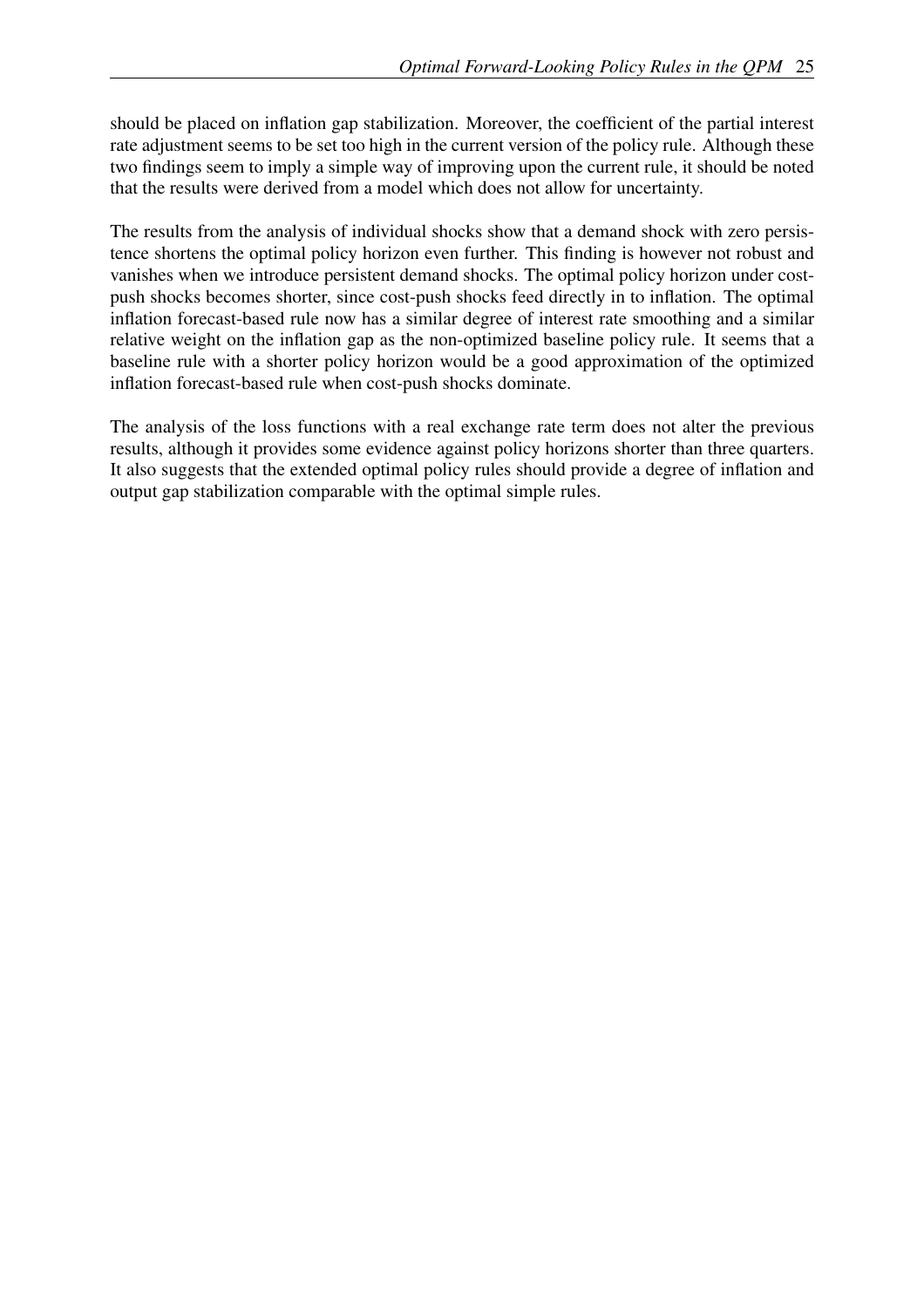## References

- BALL, L. (1999): *Policy Rules for Open Economies.* In John B. Taylor, editors, *Monetary Policy Rules,* pages 127–156. University of Chicago Press, Chicago.
- BATINI, N. AND HALDANE, A. (1999): *Forward-Looking Rules for Monetary Policy.* In John B. Taylor, editors, *Monetary Policy Rules,* pages 157–192. University of Chicago Press, Chicago.
- BENEŠ, J. (2004): "IRIS: A Toolbox for the Quarterly Projection Model of the Czech National Bank." Unpublished manual, Czech National Bank, Prague.
- BENEŠ, J. AND N'DIAYE, P. (2003): *A Multivariate Filter for Measuring Potential Output and the NAIRU.* In Coats, W., Laxton, D. and Rose, D., editors, *The Czech National Bank's Forecasting and Policy Analysis System,* pages 99–118. Czech National Bank, Prague.
- BENEŠ, J., VÁVRA, D., AND VLČEK, J. (2002): "Střednědobá makroekonomická predikce." *Finance a úvěr*, 52(4):197-231.
- CLARIDA, R., GALÍ, J., AND GERTLER, M. (1997): "Monetary Policy Rules in Practice: Some International Evidence." *European Economic Review,* 42(2):1033–1067.
- COATS, W., LAXTON, D., AND ROSE, D. editors (2003): *The Czech National Bank's Forecasting and Policy Analysis System,* Prague. Czech National Bank.
- DENNIS, R. (2003): "Optimal Policy Rules in Rational-Expectations Models: New Solution Algorithms." Working paper, Federal Reserve Bank of San Francisco, San Francisco.
- DENNIS, R. (2004): "Solving for Optimal Simple Rules in Rational Expectations Models." *Journal of Economic Dynamics and Control,* 28:1635–1660.
- GHIRONI, F. AND REBUCCI, A. (2002): "Monetary Policy Rules for Emerging Market Economies." Working Paper WP/02/34, International Monetary Fund, Washington, D.C.
- GOLDSTEIN, M. AND KHAN, M. (1985): *Income and Price Effects in Foreign Trade.* In Jones, R. W. and Kenen, P. B., editors, *Handbook of International Economics,* chapter 20, pages 1041–1105. Elsevier Science Publishers, Amsterdam.
- HAMILTON, J. D. (1994): *Time Series Analysis.* Princeton University Press, Princeton.
- HLÉDIK, T. (2002): "Optimální pravidla měnové politiky v dynamickém modelu České ekonomiky." *Finance a uv´ er, ˇ* 52(3):164–185.
- HURNÍK, J. AND VLČEK, J. (2004): "Horizont měnové politiky v QPM." Unpublished paper, Czech National Bank, Prague.
- LEVINE, P. AND CURRIE, D. (1987): "The Design of Feedback Rules in Linear Stochastic Rational Expectations Models." *Journal of Economic Dynamics and Control,* 11:1–28.
- MEDINA, J. P. AND VALDÉS, R. (2000): "Optimal Monetary Policy Rules When the Current Account Matters." Working paper 77, Central Bank of Chile, Santiago.
- NATALUCCI, F. AND RAVENNA, F. (2002): "The Road to Adopting the Euro: Monetary Policy and Exchange Rate Regimes in EU Candidate Countries." International Finance Discussion Paper 741, Board of Governors of the Federal Reserve System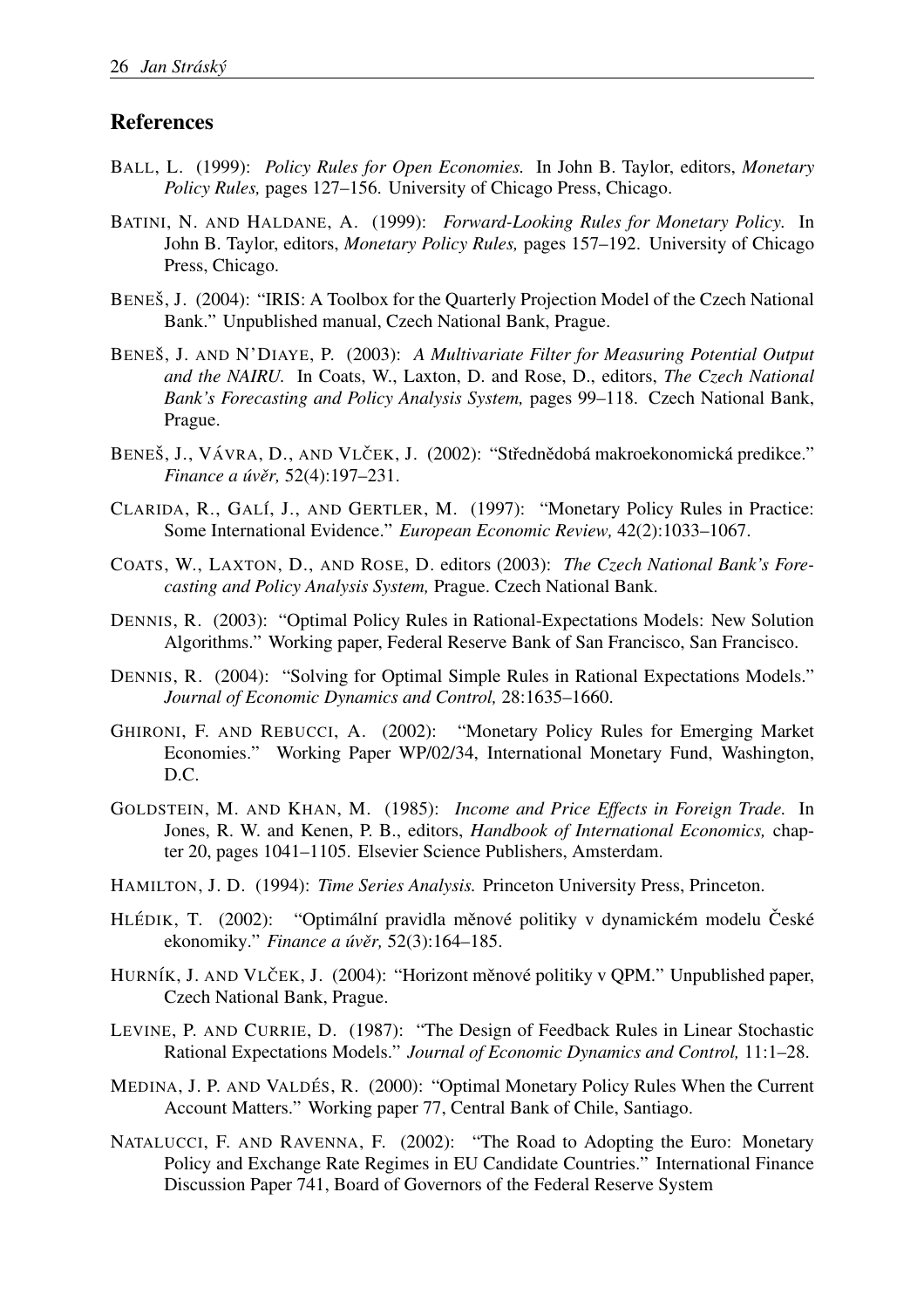- ONATSKI, A. AND WILLIAMS, N. (2004): "Empirical and policy performance of a forwardlooking monetary model." *Proceedings of the Federal Reserve Bank of San Francisco.* Available at http://ideas.repec.org/a/fip/fedfpr/y2004imarx6.html
- PARRADO, E. (2004): "Inflation Targeting and Exchange Rate Rules in an Open Economy." Working paper 04/21, International Monetary Fund, Washington, D.C.
- POOLE, W. (1970): "Optimal Choice of Monetary Policy Instruments in a Simple Stochastic Macro Model." *Quarterly Journal of Economics,* 84(2):197–216.
- RUDEBUSCH, G. AND SVENSSON, L. E. O. (1999): *Policy Rules for Inflation Targeting.* In John B. Taylor, editors, *Monetary Policy Rules,* pages 203–246. University of Chicago Press, Chicago.
- ŠMÍDKOVÁ, K., BARRELL, R., AND HOLLAND, D. (2002): "Estimates of Fundamental Real Exchange Rates for the Five EU Pre-Accession Countries." Working paper 03/2002, Czech National Bank, Prague.
- SÖDERLIND, P. (1999): "Solution and estimation of RE macromodels with optimal policy." *European Economic Review,* 43(4-6):813–823.
- SOTO, C. (2003): "Monetary Policy, Real Exchange Rate, and the Current Account in a Small Open Economy." Working paper 253, Central Bank of Chile
- SVENSSON, L. E. O. (1997): "Inflation Forecast Targeting: Implementing and Monitoring Inflation Targets." *European Economic Review,* 41:1111–1146.
- SVENSSON, L. E. O. (1998): "Open-Economy Inflation Targeting." Working paper 6545, National Bureau of Economic Research, New York.
- SVENSSON, L. E. O. (1999): "Inflation Targeting as a Monetary Policy Rule." *Journal of Monetary Economics,* 43:607–654.
- TAYLOR, J. B. (1993): "Discretion versus Policy Rules in Practice." *Carnegie Rochester Conference Series on Public Policy,* 39:195–214.
- WOODFORD, M. (2000): "Pitfalls of Forward-Looking Monetary Policy." *American Economic Review,* 90(2):100–104.
- WOODFORD, M. (2003): *Interest and Prices: Foundations of a Theory of Monetary Policy.* Princeton University Press, Princeton, New Jersey.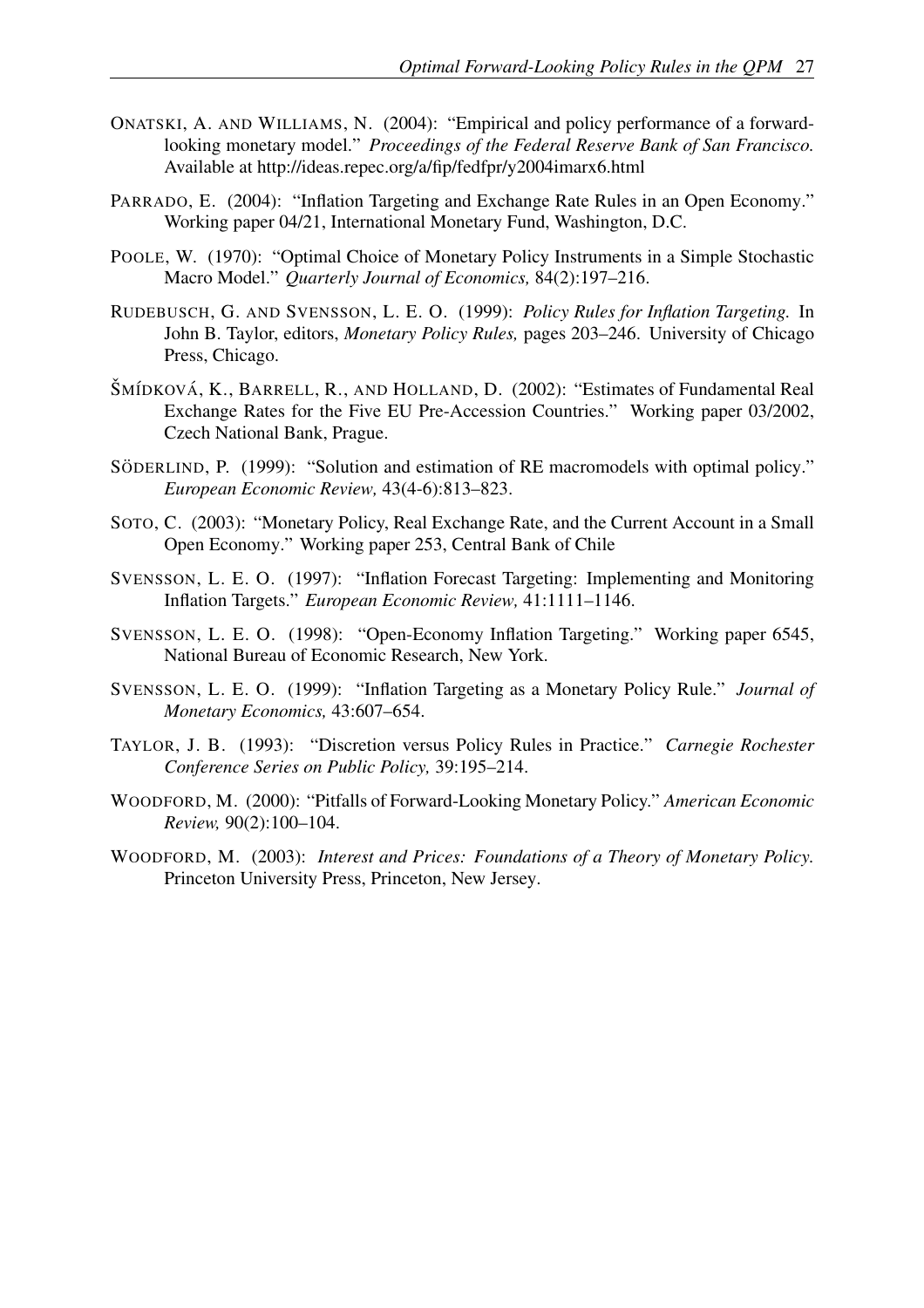## **CNB RESEARCH AND POLICY NOTES**

| 5/2005 | Jan Stráský:                                                         | Optimal forward-looking policy rules in the quarterly projection<br>model of the Czech National Bank            |
|--------|----------------------------------------------------------------------|-----------------------------------------------------------------------------------------------------------------|
| 4/2005 | Vít Bárta:                                                           | Fulfilment of the Maastricht inflation criterion by<br>the Czech Republic: Potential costs and policy options   |
| 3/2005 | Helena Sůvová:<br>Eva Kozelková<br>David Zeman<br>Jaroslava Bauerová | Eligibility of external credit assessment institutions                                                          |
| 2/2005 | Martin Čihák:<br>Jaroslav Heřmánek                                   | Stress testing the Czech banking system:<br>Where are we? Where are we going?                                   |
| 1/2005 | David Navrátil:<br>Viktor Kotlán                                     | The CNB's policy decisions $-A$ re they priced in by the markets?                                               |
| 4/2004 | Aleš Bulíř:                                                          | External and fiscal sustainability of the Czech economy:<br>A quick look through the IMF's night-vision goggles |
| 3/2004 | Martin Čihák:                                                        | Designing stress tests for the Czech banking system                                                             |
| 2/2004 | Martin Čihák:                                                        | Stress testing: A review of key concepts                                                                        |
| 1/2004 | Tomáš Holub:                                                         | Foreign exchange interventions under inflation targeting:<br>The Czech experience                               |
| 2/2003 | Kateřina Šmídková:                                                   | Targeting inflation under uncertainty: Policy makers'<br>perspective                                            |
| 1/2003 | Michal Skořepa:<br>Viktor Kotlán                                     | Inflation targeting: To forecast or to simulate?                                                                |

## **CNB WORKING PAPER SERIES**

| 14/2005 | Stephen G. Cecchetti:                                           | The brave new world of central banking: The policy challenges<br>posed by zaset price booms and busts                                      |
|---------|-----------------------------------------------------------------|--------------------------------------------------------------------------------------------------------------------------------------------|
| 13/2005 | Robert F. Engle:<br>Jose Gonzalo Rangel                         | The spline GARCH model for unconditional volatility and its<br>global macroeconomic causes                                                 |
| 12/2005 | Jaromír Beneš:<br>Tibor Hlédik<br>Michael Kumhof<br>David Vávra | An economy in transition and DSGE: What the Czech national<br>bank's new projection model needs                                            |
| 11/2005 | Marek Hlaváček:<br>Michael Koňák<br>Josef Čada                  | The application of structured feedforward neural networks to the<br>modelling of daily series of currency in circulation                   |
| 10/2005 | Ondřej Kameník:                                                 | Solving SDGE models: A new algorithm for the sylvester equation                                                                            |
| 9/2005  | Roman Šustek:                                                   | Plant-level nonconvexities and the monetary transmission<br>mechanism                                                                      |
| 8/2005  | Roman Horváth:                                                  | Exchange rate variability, pressures and optimum currency<br>area criteria: Implications for the central and eastern european<br>countries |
| 7/2005  | Balázs Égert:<br>Luboš Komárek                                  | Foreign exchange interventions and interest rate policy<br>in the Czech Republic: Hand in glove?                                           |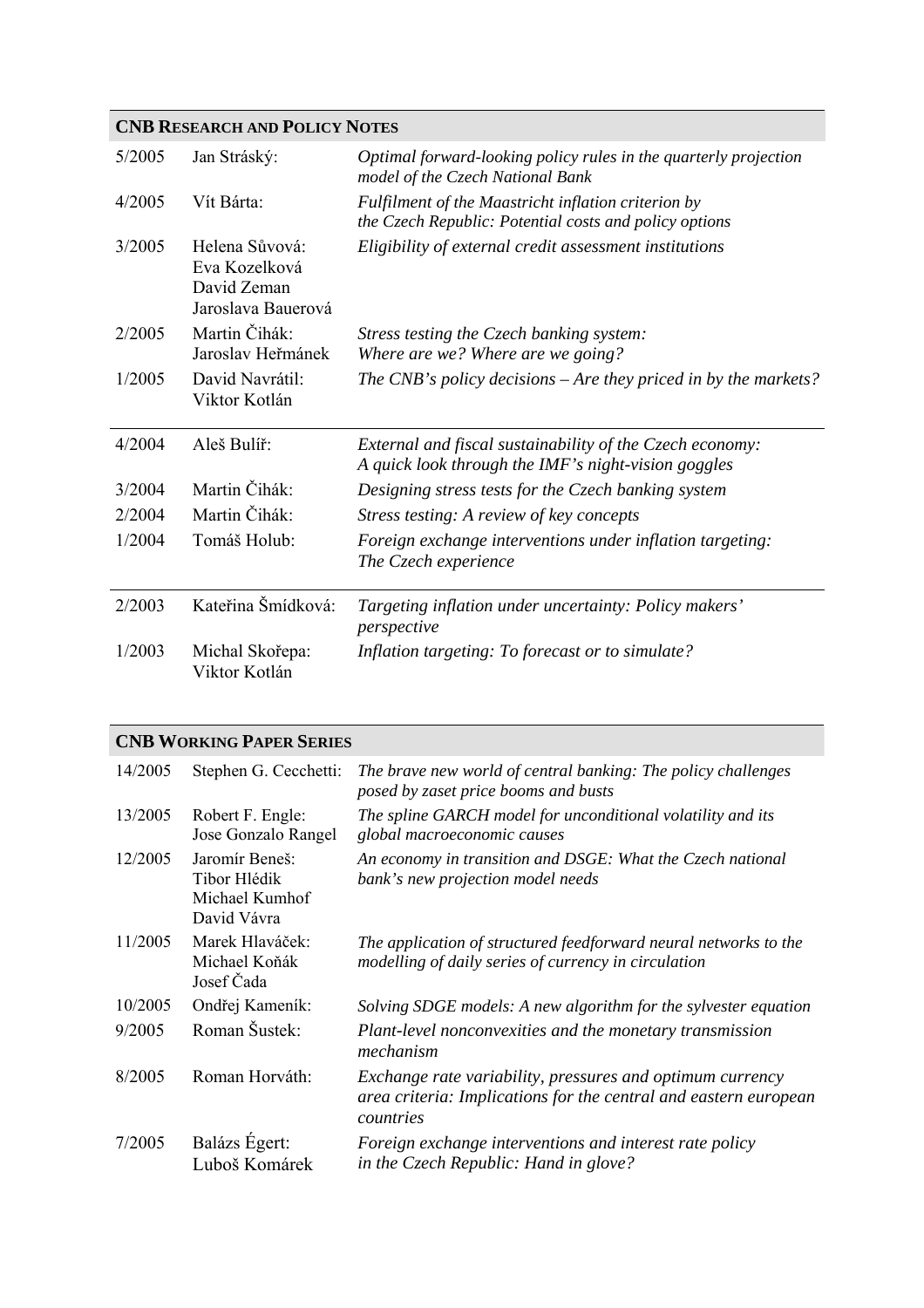| 6/2005  | Anca Podpiera:<br>Jiří Podpiera                       | Deteriorating cost efficiency in commercial banks signals an<br>increasing risk of failure                     |
|---------|-------------------------------------------------------|----------------------------------------------------------------------------------------------------------------|
| 5/2005  | Luboš Komárek:<br>Martin Melecký                      | The behavioural equilibrium exchange rate of the Czech koruna                                                  |
| 4/2005  | Kateřina Arnoštová:<br>Jaromír Hurník                 | The monetary transmission mechanism in the Czech Republic<br>(evidence from VAR analysis)                      |
| 3/2005  | Vladimír Benáček:<br>Jiří Podpiera<br>Ladislav Prokop | Determining factors of Czech foreign trade: A cross-section<br>time series perspective                         |
| 2/2005  | Kamil Galuščák:<br>Daniel Münich                      | Structural and cyclical unemployment: What can we derive<br>from the matching function?                        |
| 1/2005  | Ivan Babouček:<br>Martin Jančar                       | Effects of macroeconomic shocks to the quality of the aggregate<br>loan portfolio                              |
| 10/2004 | Aleš Bulíř:<br>Kateřina Šmídková                      | Exchange rates in the new EU accession countries: What have<br>we learned from the forerunners                 |
| 9/2004  | Martin Cincibuch:<br>Jiří Podpiera                    | Beyond Balassa-Samuelson: Real appreciation in tradables in<br>transition countries                            |
| 8/2004  | Jaromír Beneš:<br>David Vávra                         | Eigenvalue decomposition of time series with application to the<br>Czech business cycle                        |
| 7/2004  | Vladislav Flek, ed.:                                  | Anatomy of the Czech labour market: From over-employment to<br>under-employment in ten years?                  |
| 6/2004  | Narcisa Kadlčáková:<br>Joerg Keplinger                | Credit risk and bank lending in the Czech Republic                                                             |
| 5/2004  | Petr Král:                                            | Identification and measurement of relationships concerning<br>inflow of FDI: The case of the Czech Republic    |
| 4/2004  | Jiří Podpiera:                                        | Consumers, consumer prices and the Czech business cycle<br>identification                                      |
| 3/2004  | Anca Pruteanu:                                        | The role of banks in the Czech monetary policy transmission<br>mechanism                                       |
| 2/2004  | Ian Babetskii:                                        | EU enlargement and endogeneity of some OCA criteria:<br>Evidence from the CEECs                                |
| 1/2004  | Alexis Derviz:<br>Jiří Podpiera                       | Predicting bank CAMELS and S&P ratings: The case of the<br>Czech Republic                                      |
| 12/2003 | Tibor Hlédik:                                         | Modelling the second-round effects of supply-side shocks on<br>inflation                                       |
| 11/2003 | Luboš Komárek:<br>Zdeněk Čech<br>Roman Horváth        | $ERM II$ membership – the view of the accession countries                                                      |
| 10/2003 | Luboš Komárek:<br>Zdeněk Čech<br>Roman Horváth        | Optimum currency area indices $-$ how close is the Czech<br>Republic to the eurozone?                          |
| 9/2003  | Alexis Derviz:<br>Narcisa Kadlčáková<br>Lucie Kobzová | Credit risk, systemic uncertainties and economic capital<br>requirements for an artificial bank loan portfolio |
| 8/2003  | Tomáš Holub:<br>Martin Čihák                          | Price convergence: What can the Balassa–Samuelson model<br>tell us?                                            |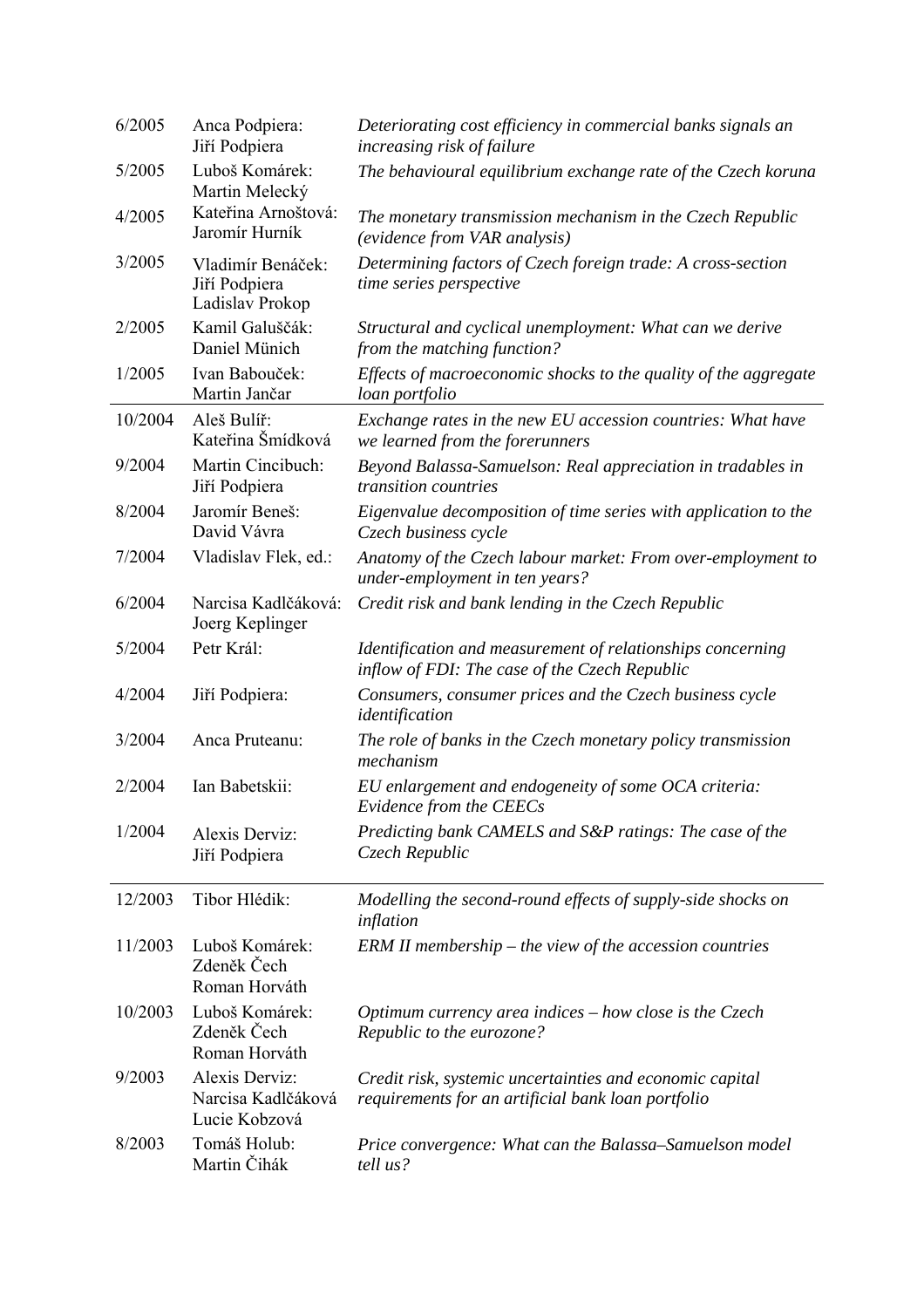| 7/2003 | Vladimír Bezděk:<br>Kamil Dybczak<br>Aleš Krejdl     | Czech fiscal policy: Introductory analysis                                                                             |
|--------|------------------------------------------------------|------------------------------------------------------------------------------------------------------------------------|
| 6/2003 | Alexis Derviz:                                       | FOREX microstructure, invisible price determinants, and the<br>central bank's understanding of exchange rate formation |
| 5/2003 | Aleš Bulíř:                                          | Some exchange rates are more stable than others: Short-run<br>evidence from transition countries                       |
| 4/2003 | Alexis Derviz:                                       | Components of the Czech koruna risk premium in a multiple-<br>dealer FX market                                         |
| 3/2003 | Vladimír Benáček:<br>Ladislav Prokop<br>Jan Á. Víšek | Determining factors of the Czech foreign trade balance:<br><b>Structural Issues in Trade Creation</b>                  |
| 2/2003 | Martin Čihák:<br>Tomáš Holub                         | Price convergence to the EU: What do the 1999 ICP data tell<br>$\mu s$ ?                                               |
| 1/2003 | Kamil Galuščák:<br>Daniel Münich                     | Microfoundations of the wage inflation in the Czech Republic                                                           |
| 4/2002 | Vladislav Flek:<br>Lenka Marková<br>Jiří Podpiera    | Sectoral productivity and real exchange rate appreciation:<br>Much ado about nothing?                                  |
| 3/2002 | Kateřina Šmídková:<br>Ray Barrell<br>Dawn Holland    | Estimates of fundamental real exchange rates for the five EU<br>pre-accession countries                                |
| 2/2002 | Martin Hlušek:                                       | Estimating market probabilities of future interest rate changes                                                        |
| 1/2002 | Viktor Kotlán:                                       | Monetary policy and the term spread in a macro model of<br>a small open economy                                        |

# **CNB ECONOMIC RESEARCH BULLETIN**

| November 2005 | Financial stability       |
|---------------|---------------------------|
| May 2005      | Potential output          |
| October 2004  | <i>Fiscal issues</i>      |
| May 2004      | Inflation targeting       |
| December 2003 | Equilibrium exchange rate |